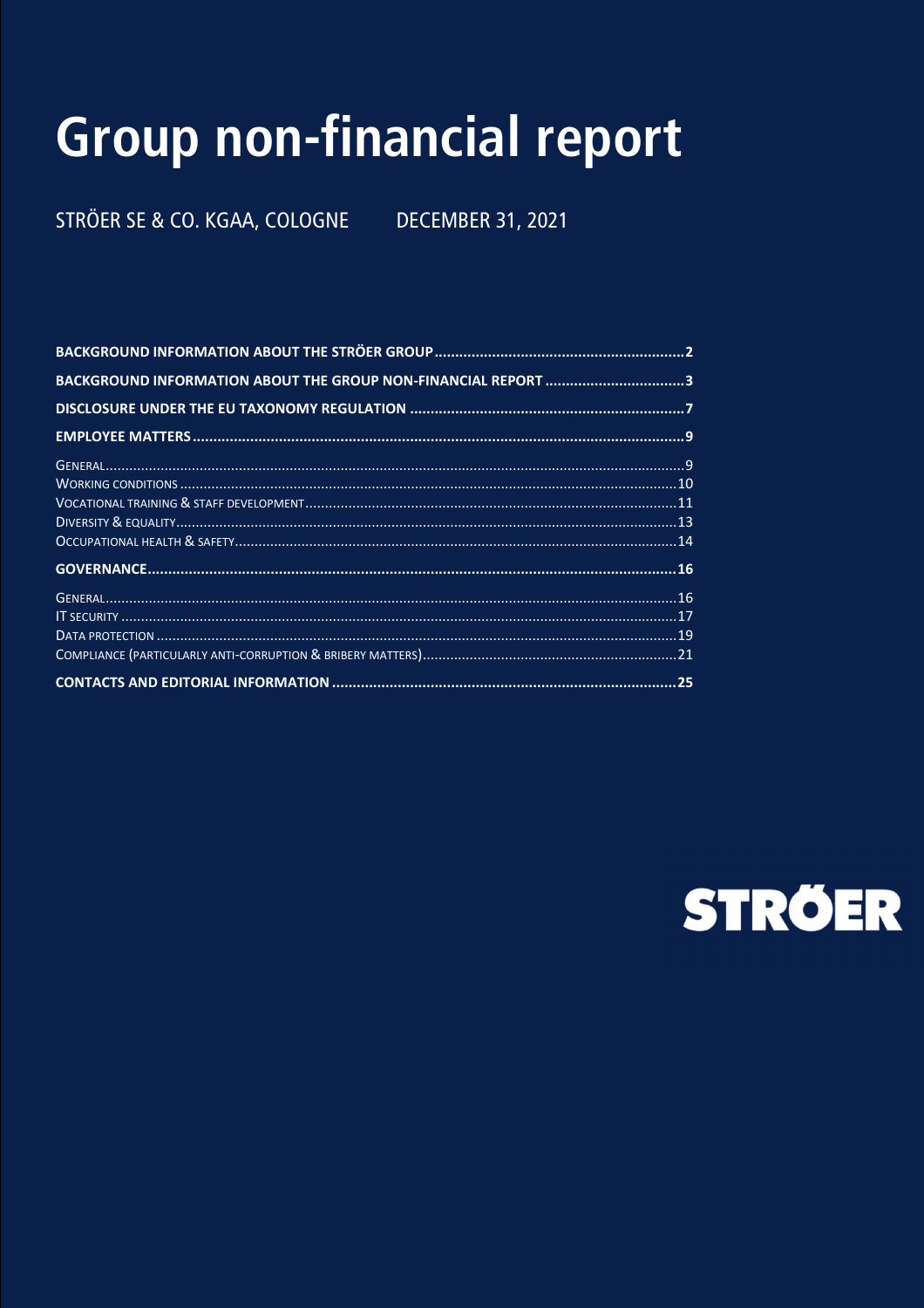## **Background information about the Ströer Group**

Ströer SE & Co. KGaA, Cologne ('Ströer Group'), is a leading German provider of out-ofhome media. We offer advertising customers individualized and fully integrated, end-toend solutions along the entire marketing and sales value chain. Through our OOH+ strategy, we focus on the strengths of the OOH business, underpinned by our related business segments Digital & Dialog Media and DaaS & E-Commerce.

The Ströer Group markets and operates several thousand websites, primarily in Germanspeaking countries, and operates approximately 300,000 advertising media in the out-ofhome segment. Our portfolio includes all forms of outdoor advertising media, including traditional poster media, exclusive advertising rights at train stations, and digital out-ofhome media. In its dialog marketing business, the Ströer Group offers its customers wraparound performance-based solutions ranging from location-specific or content-specific reach and interaction across the entire spectrum of dialog marketing through to transactions. And in the digital publishing business, we publish premium content across all digital channels and offer one of Germany's widest reaching networks with services such as tonline.de and various special interest sites.

In 2021, the Ströer Group generated revenue of EUR 1.6b. We employ around 10,000 people at more than 100 locations. Ströer SE & Co. KGaA is included in the MDAX index of Deutsche Börse. For detailed information on the business model and organizational structure, please refer to the relevant sections entitled 'Business model' and 'Segments and organizational structure' in 'Background and strategy of the Ströer Group' in Ströer SE & Co. KGaA's combined management report of the Company and the Group. This was published in the investor relations section of our website on March 30, 2022.<sup>1</sup>

<sup>1</sup> Available at: https://ir.stroeer.com/investor-relations/financial-reports/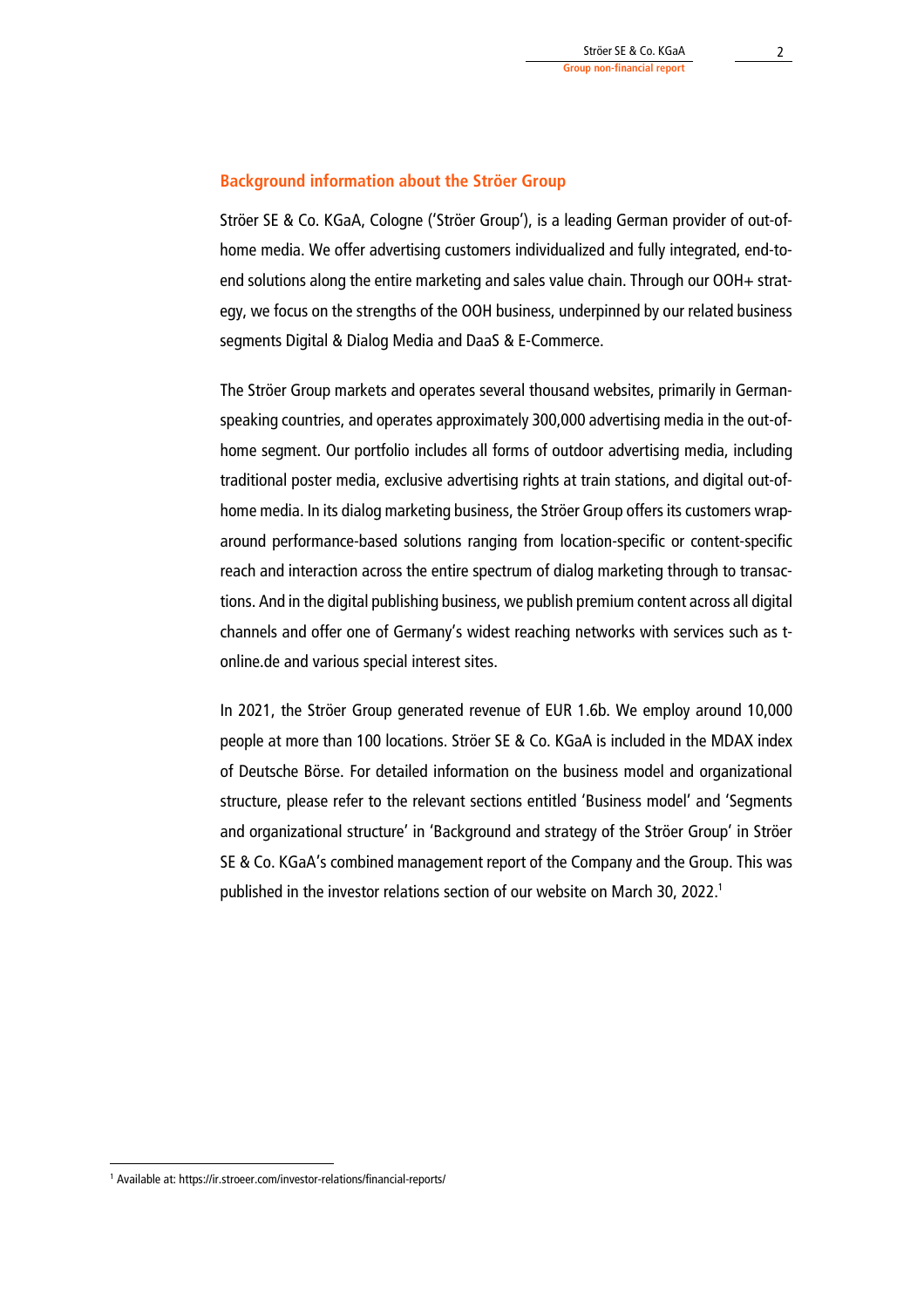# **Background information about the group non-financial report**

This separate combined non-financial report ('group non-financial report') fulfills the reporting requirements of Ströer SE & Co. KGaA under the German CSR Directive Implementation Act (CSR-RUG) (section 289b and section 315b–c of the German Commercial Code (HGB)). This year, for the first time, the non-financial report also fulfills the new disclosure requirements under the Taxonomy Regulation (EU) 2020/852.

The disclosures apply to both Ströer SE & Co. KGaA and the Group. In addition to the description of the business model and general information, the report contains disclosures on certain non-financial aspects to the extent that they are necessary for an understanding of the net assets, financial position, and financial performance of the Group as well as for an understanding of the impact of our business activities on the non-financial aspects. The information required under the EU Taxonomy Regulation is also disclosed.

The disclosures relate to the reporting period from January 1 to December 31, 2021. The report covers all subsidiaries that are fully consolidated in the consolidated financial statements. We have indicated where this is not the case.

The Audit Committee and Supervisory Board examined this group non-financial report, which was prepared by the Board of Management for the Ströer Group as at December 31, 2021. The documents were discussed in detail at the meetings and the Board of Management answered additional questions raised by members of the Supervisory Board. The Supervisory Board raised no objections following its review.

# Method and approach

The materiality analysis of the aspects to be reported on under the CSR-RUG is carried out each year on the basis of a systematic two-stage evaluation process within the Ströer Group. We are thereby following the intention behind the legislation, i.e. identifying and reporting on those aspects that are material both to the Company's net assets, financial position, and financial performance and to the reportable aspects themselves.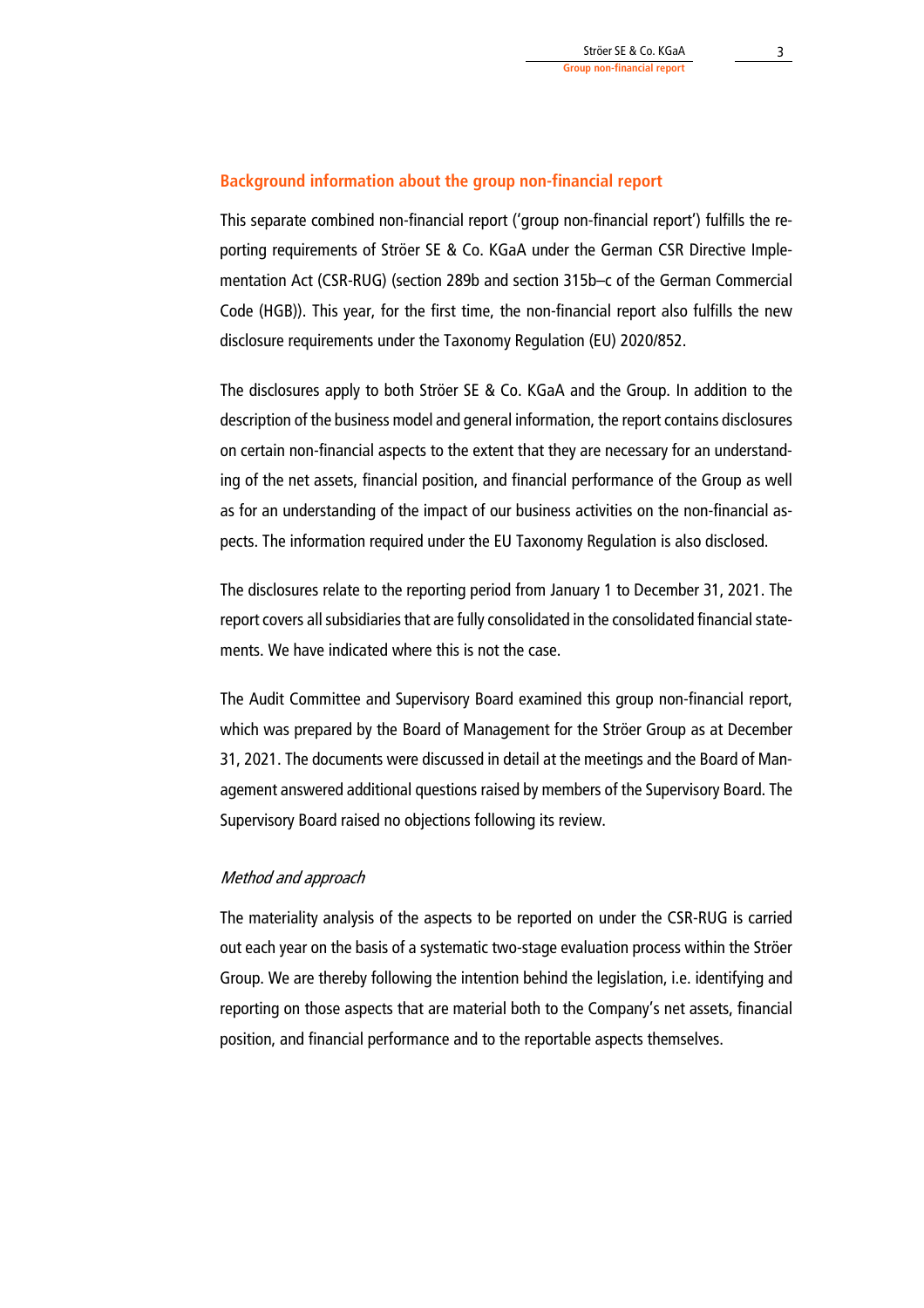The first step was to draw up a catalog of potential material topics that are aligned with the aspects of the CSR-RUG framework. The topics were selected using the Global Reporting Initiative (GRI) standards and an analysis of the most important sustainability ratings. Based on this, a questionnaire was sent to all relevant segments of the Ströer Group with a request for comments. One of the primary aims of this survey was to provide an internal evaluation of the impact of the topics on the segments' net assets, financial position, and financial performance.

The next step was to evaluate the results of this survey in follow-up workshops. The internal departments/service functions responsible for those topics that were considered to be material were invited to attend the workshops. Potential non-financial risks arising from the business activities of the Ströer Group on the aspects covered by the CSR-RUG were also discussed.

Finally, the process and its results were reviewed by the Supervisory Board's ESG officer to ascertain whether any adjustments were required.

# Material aspects and topics

At the end of the two-stage process, the material topics for which disclosures are required in this non-financial Group report under the CSR-RUG had been identified (see table below).

| <b>Aspect</b>                |           | <b>Topics disclosed in 2021</b>                                   |  |  |
|------------------------------|-----------|-------------------------------------------------------------------|--|--|
| <b>Employee matters</b>      |           | <b>Working conditions</b>                                         |  |  |
|                              | $\bullet$ | Vocational training & staff development                           |  |  |
|                              |           | <b>Diversity &amp; equality</b>                                   |  |  |
|                              | $\bullet$ | <b>Occupational health &amp; safety</b>                           |  |  |
| Governance                   |           | <b>IT security</b><br><b>Data protection</b><br>٠                 |  |  |
|                              |           |                                                                   |  |  |
|                              | $\bullet$ | <b>Anti-corruption &amp; bribery matters</b>                      |  |  |
| <b>Environmental matters</b> | $\bullet$ | Based on the results of the materiality analysis, environmental   |  |  |
|                              |           | matters and related topics are not addressed in depth in this re- |  |  |
|                              |           | port.                                                             |  |  |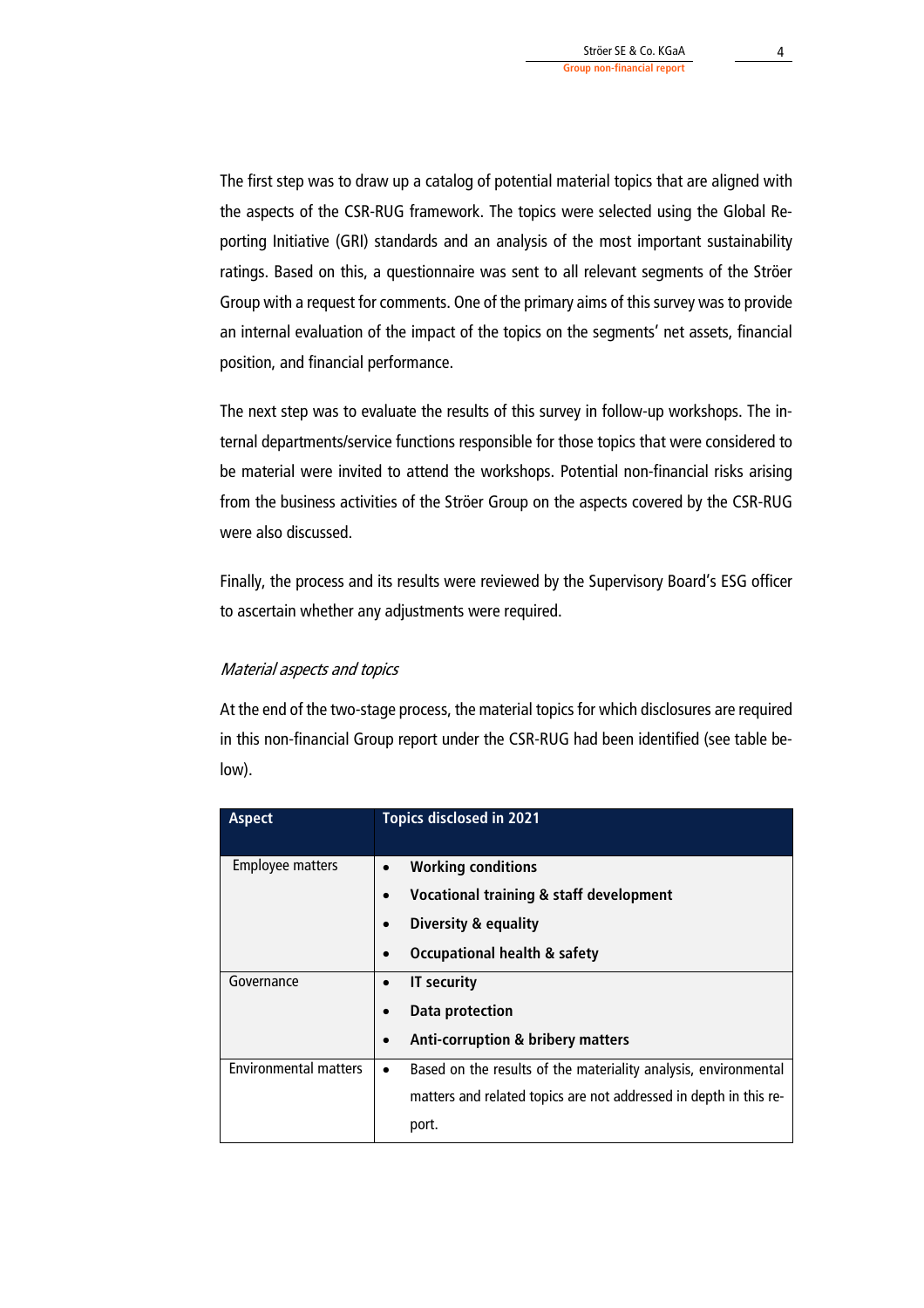|                |           | In order to address sustainability in the round, however, we have  |  |  |
|----------------|-----------|--------------------------------------------------------------------|--|--|
|                |           | included the environment aspect as a central pillar of our 2030    |  |  |
|                |           | sustainability strategy and made climate action a focus area.      |  |  |
|                |           | This reflects the considerable social importance of this topic. We |  |  |
|                |           | aim to be carbon neutral across the business as a whole by 2025.   |  |  |
|                |           | We have already introduced a range of measures and continued       |  |  |
|                |           | to drive forward with our efforts in this area in 2021. By the end |  |  |
|                |           | of 2021, 80% of our entire OOH infrastructure was already run-     |  |  |
|                |           | ning on green electricity and our aim is to make this share even   |  |  |
|                |           | larger. The switch to green electricity is supported by the intro- |  |  |
|                |           | duction of various energy-efficiency measures for our advertis-    |  |  |
|                |           | ing media and the optimization of our use of materials. We are     |  |  |
|                |           | already running carbon neutral advertising for our customers.      |  |  |
|                |           | Unavoidable greenhouse gas emissions are offset through a cer-     |  |  |
|                |           | tified climate change mitigation project.                          |  |  |
|                |           | We report in detail on this and other measures in our annual       |  |  |
|                |           | sustainability report, which we have been publishing since 2020.   |  |  |
| Social matters | $\bullet$ | Based on the results of the materiality analysis, social matters   |  |  |
|                |           | and related topics are not a focus of this report.                 |  |  |
|                |           | However, this aspect is addressed through the topics of IT se-     |  |  |
|                |           | curity & data protection, which have an equal bearing on both      |  |  |
|                |           | corporate governance and social matters.                           |  |  |
| Human rights   | $\bullet$ | Based on the results of the materiality analysis, human rights     |  |  |
|                |           | and related topics are not a focus of this report.                 |  |  |
|                |           | However, this aspect is addressed through the topics of work-      |  |  |
|                |           | ing conditions, diversity & equality and occupational              |  |  |
|                |           | health & safety, which deal with human rights issues in the        |  |  |
|                |           | context of the workforce.                                          |  |  |
|                |           |                                                                    |  |  |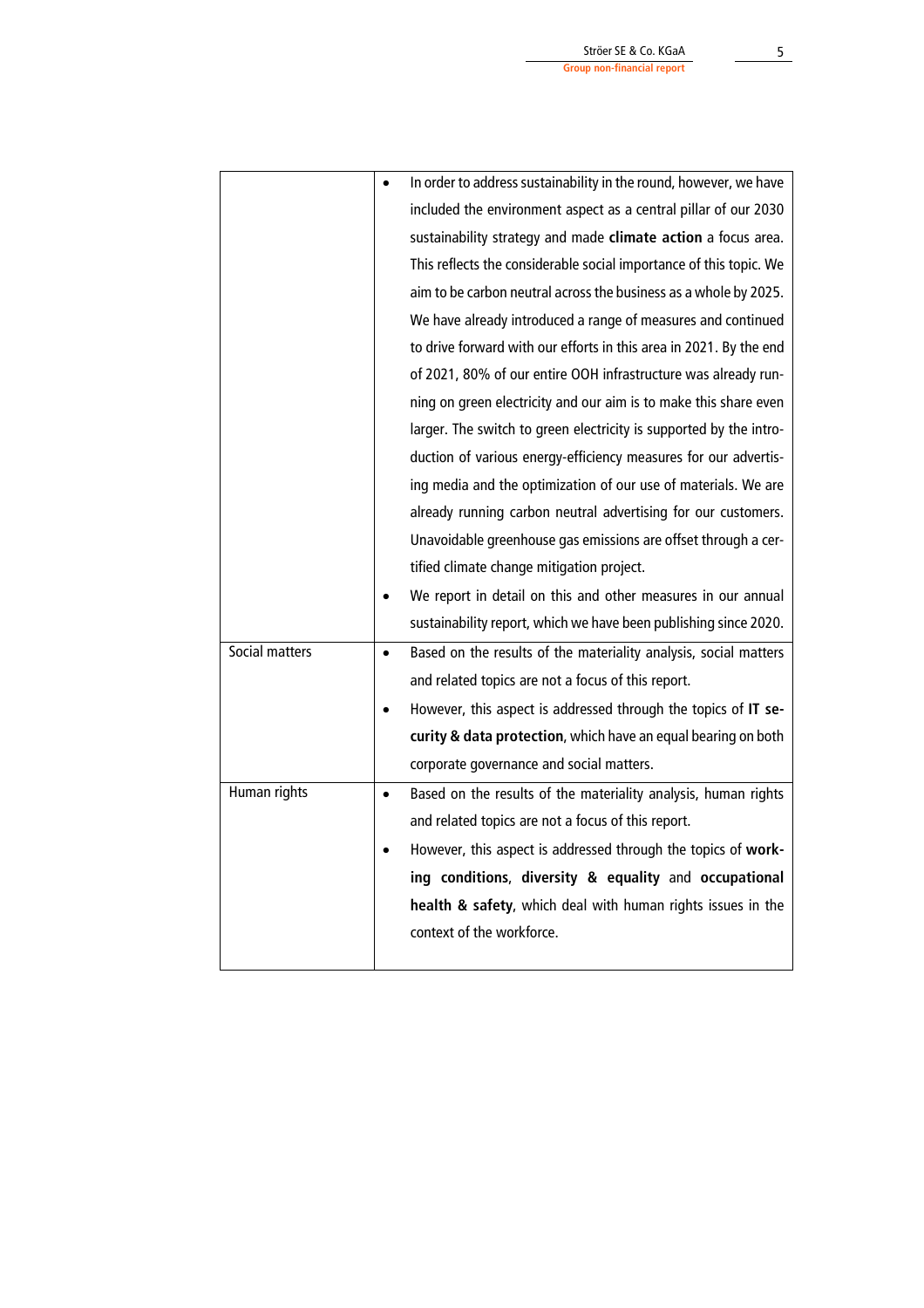IT security was included in the report for the first time this year. For reasons of transparency and continuity, we decided to continue reporting on our activities to combat corruption and bribery, despite this being assessed as only of moderate relevance this year. This aspect is brought together with IT security & data protection in our governance, risk & compliance system, in order to present a complete picture and highlight the interdependencies.

Our annual sustainability report contains an in-depth account of our sustainability activities in respect of environmental, social, and governance topics. The latest report can be downloaded at https://www.stroeer.de/en/sustainability/.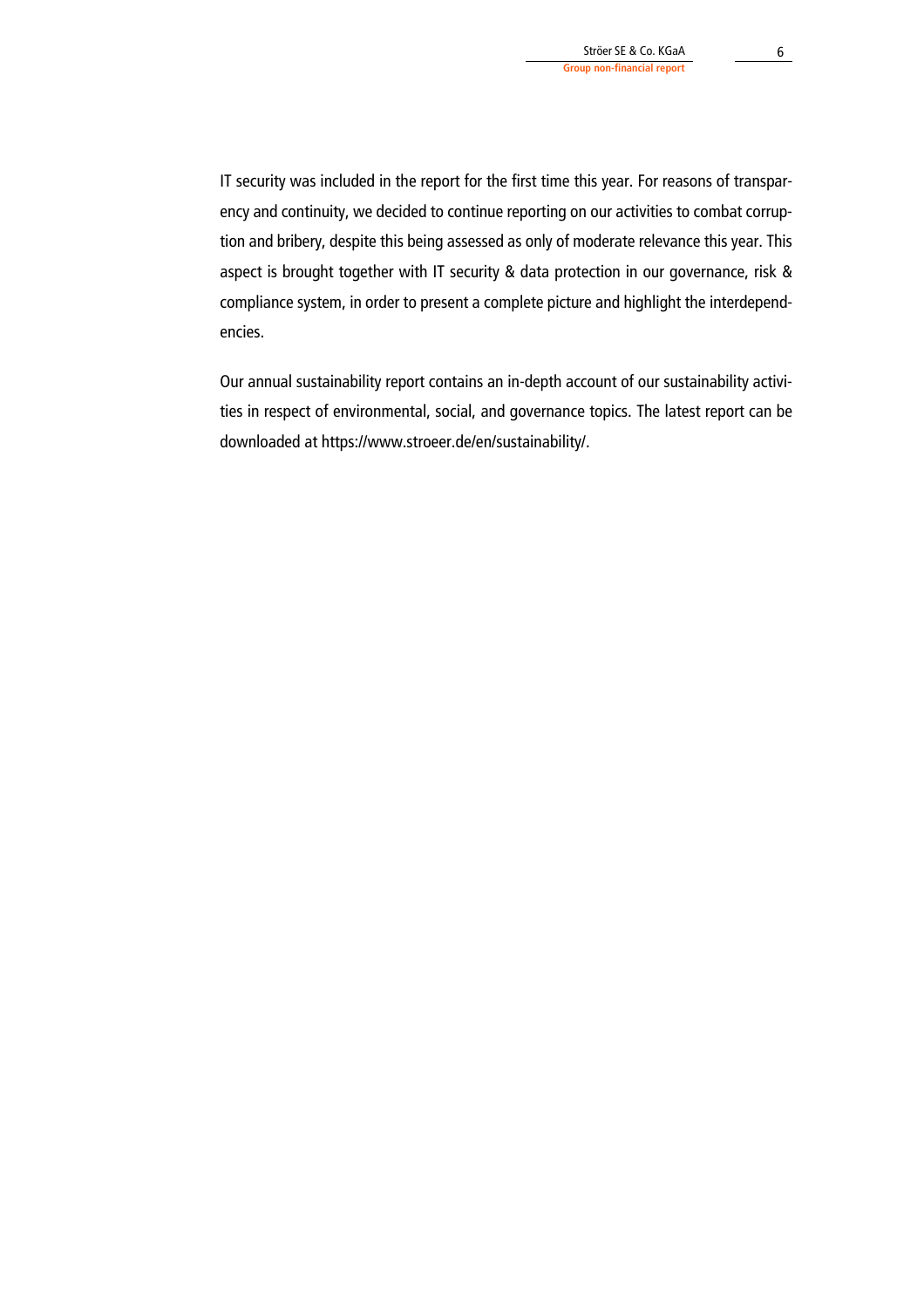# **Disclosure under the EU Taxonomy Regulation**

This year, for the first time, Ströer SE & Co. KGaA is subject to the new disclosure requirements under the Taxonomy Regulation (EU) 2020/852. An evaluation process was therefore established in 2021 and will be carried out annually for the Ströer Group in the future. The first step in this process is to compare the business activities of the Ströer Group with the sectors and business activities covered by the EU taxonomy. In particular, this involves examining the corresponding NACE codes and the definitions and comments of the EU, and discussing these with all the relevant business segments. The next step involves an assessment of the business activities of Ströer that fall within the EU taxonomy, and are therefore considered eligible, to establish whether they are aligned with the EU requirements. For taxonomy-aligned business activities, the proportion of revenue, CapEx and OpEx is then determined. For all other business activities, no revenue, CapEx and OpEx is reported.

For 2021, the evaluation process revealed that the Ströer Group does not currently fall within the scope of the EU taxonomy. Neither the NACE codes on which the EU taxonomy is based nor the descriptions of taxonomy-eligible business activities correspond to the business activities of the Ströer Group. In the light of these findings, no further examination of taxonomy alignment was carried out. Accordingly, no taxonomy-eligible or taxonomy-aligned revenue, operating expenditure, or capital expenditure is reported, nor is there any more in-depth classification in accordance with the EU alignment criteria.

| <b>Classification of the business activities of Ströer</b> | Revenue (EUR m) | Share of reve- |
|------------------------------------------------------------|-----------------|----------------|
| SE & Co. KGaA, 2021 financial year                         |                 | nue (%)        |
| Taxonomy-eligible business activities                      | 0               | 0              |
| Taxonomy-aligned business activities                       | 0               | $\Omega$       |
| Not taxonomy-aligned business activities                   | $\mathbf 0$     | $\Omega$       |
| Not taxonomy-eligible business activities                  | 1,627           | 100            |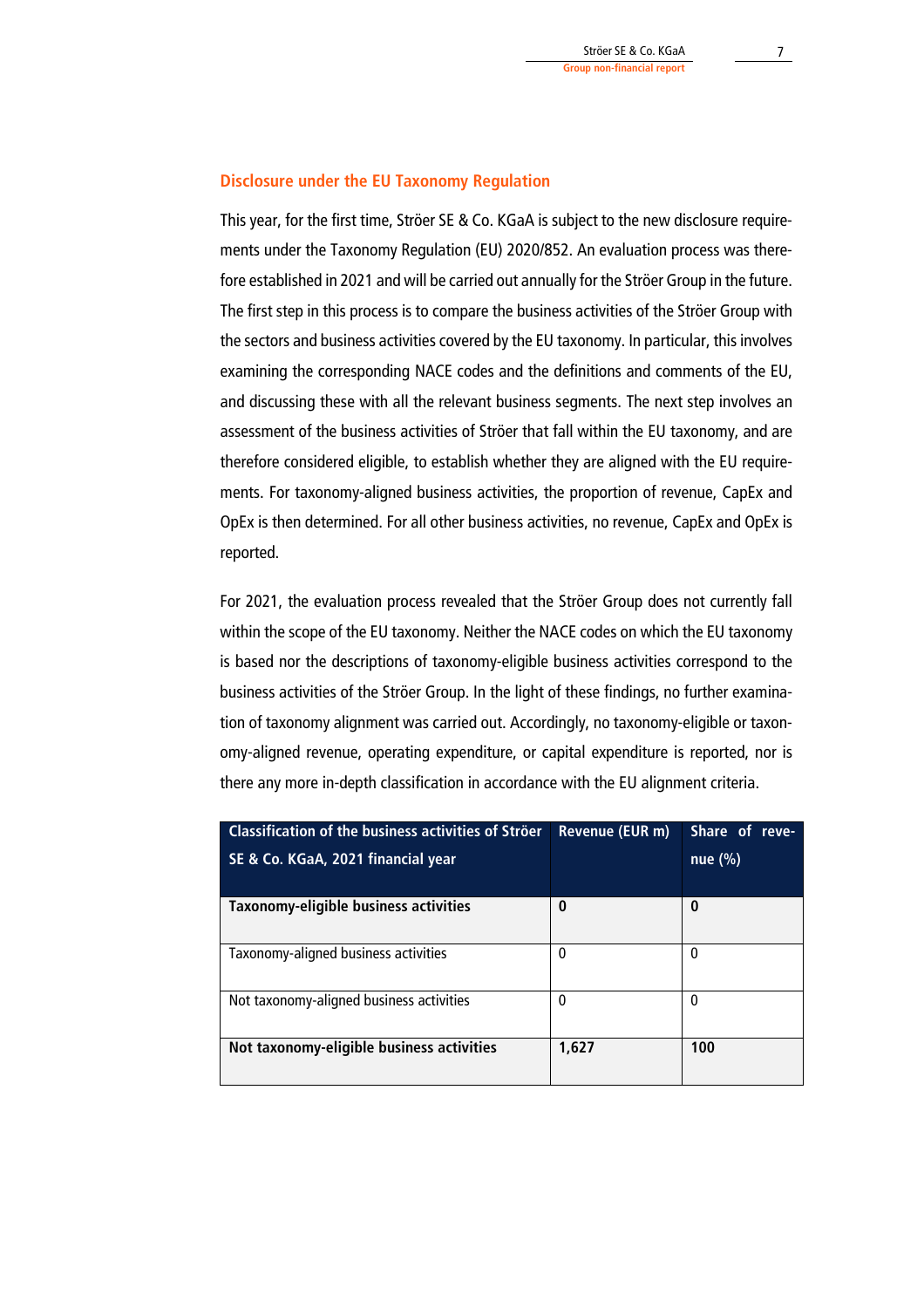The results reflect the fact that the Ströer Group and its segments operate in sectors that have relatively low greenhouse gas emissions. This is consistent with the findings of the process under the CSR-RUG, on the basis of which environmental matters are not dealt with in depth in this report. Nevertheless, because of its high social importance, the Ströer Group has decided to define climate action as a focus of its sustainability strategy. By 2025, the Company aims to have made its entire business carbon neutral, and we are also continuously working on improving our energy and resource efficiency. In this way, we aim to make our contribution toward achieving the EU's environmental goals.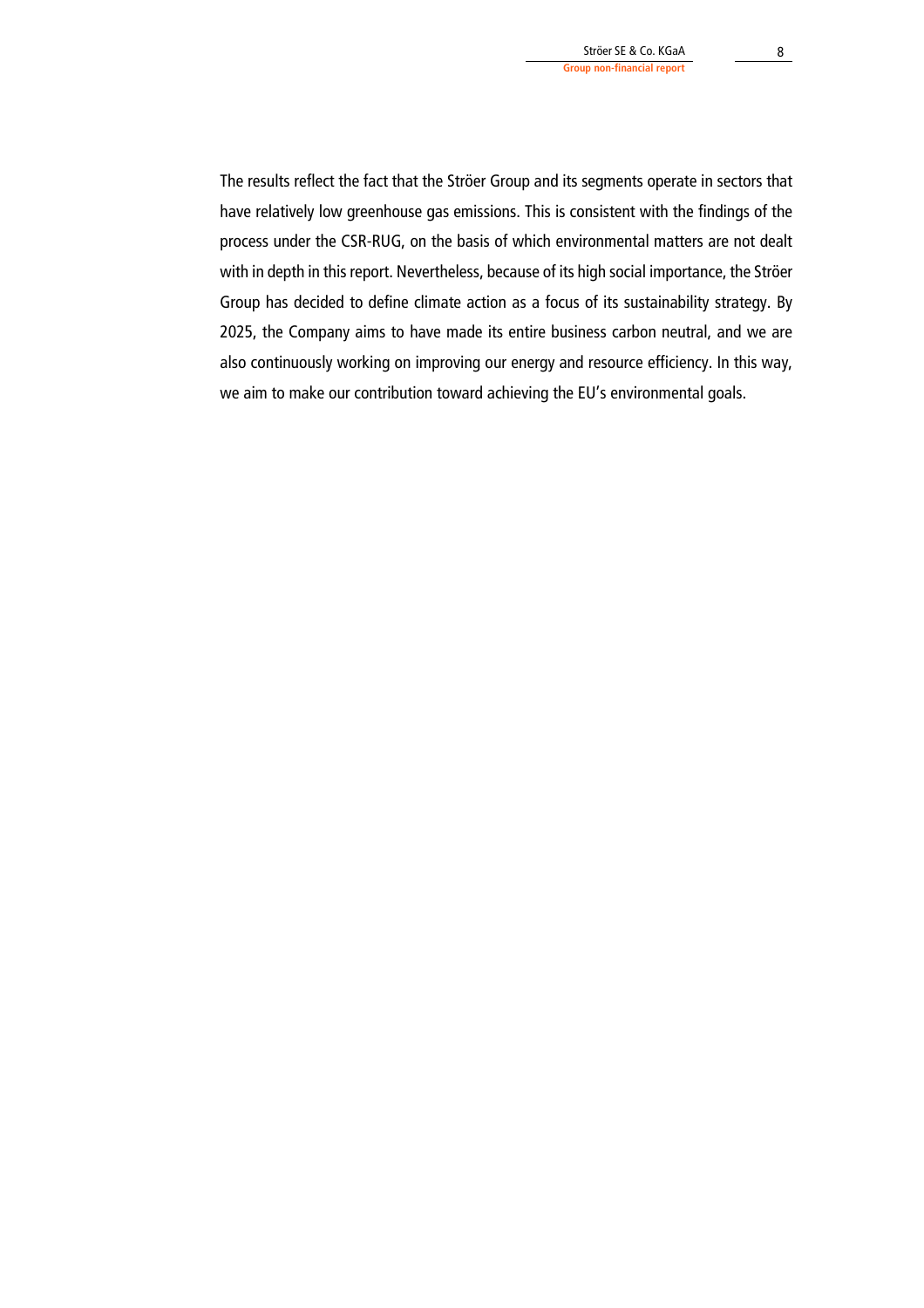# **Employee matters**

# **General**

Committed, reliable, and competent employees are key to the Ströer Group's ability to innovate and increase the value of the business. At Ströer, employees can realize their potential as individuals and, through their passion, dedication, responsibility, and respect, contribute to our Company's success.

The Ströer Group wants to be an attractive employer with which employees can identify and for which they enjoy working. We therefore strive to remain an employer of choice, for example by pursuing a sustainable HR policy, offering flexible working time models, and providing additional benefits such as the company bike-leasing scheme (job bike) and our company kindergarten and cafeteria at Ströer's headquarters.

The importance of employee matters is also reflected in the pivotal position of HR within the organizational structure. The head of HR reports directly and on a regular basis to the Board of Management. She is also a member of the executive committee, which is the second-highest-level management body in the Ströer Group.

#### Workforce information

At the end of 2021, the Ströer Group had 10,079 full-time and part-time employees (prior year: 10,003). The slight increase was a result of organic growth.



At the end of the year, foreign Group entities employed a total of 1,590 people, which represents 16% of the total headcount. For efficiency reasons and due to differing legal frameworks, the following strategies and initiatives have only been rolled out at the Group entities in Germany so far.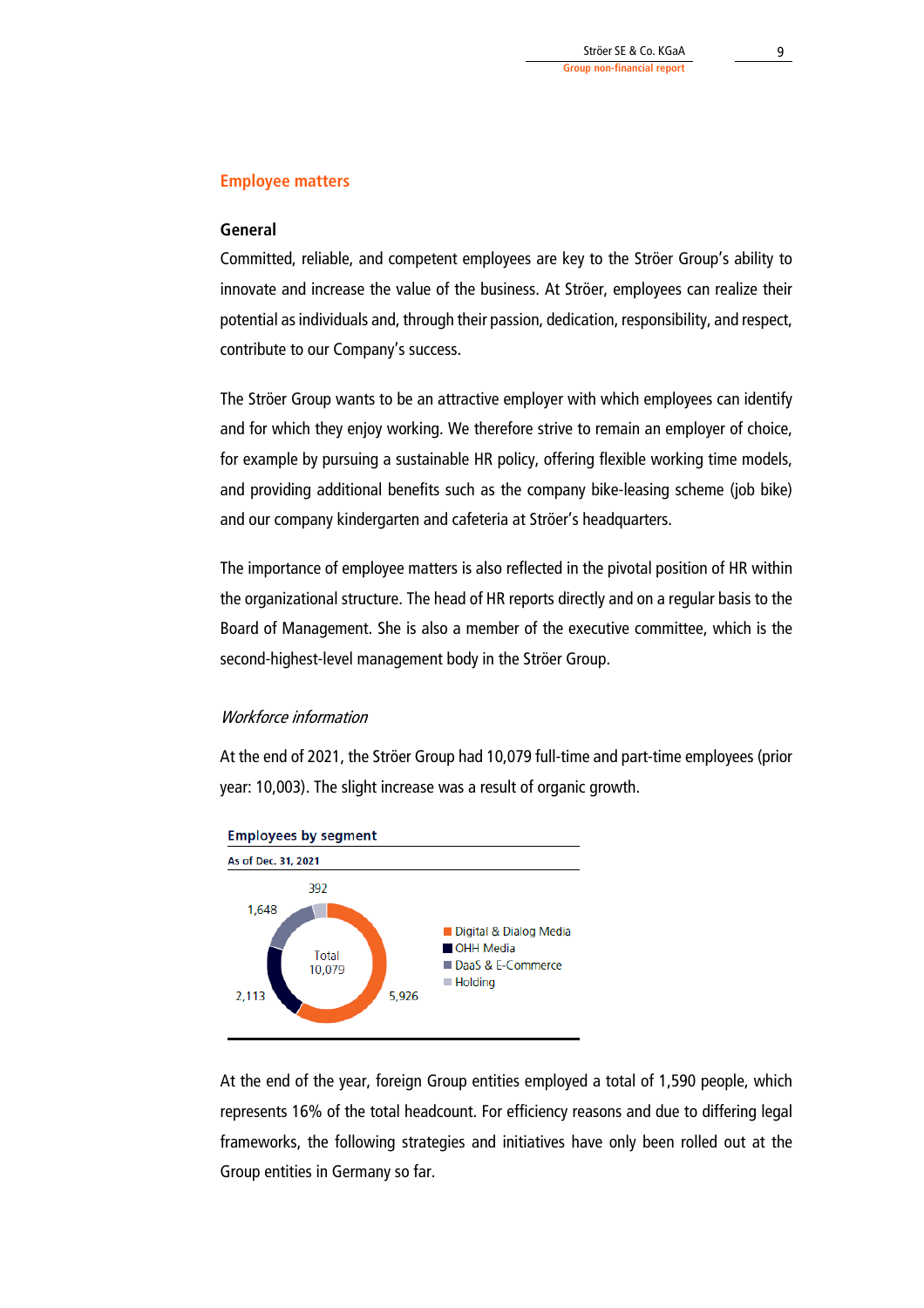#### Our approach

Staff loyalty, satisfaction, and health, along with the promotion of diversity and its acceptance as an essential aspect of the organization are central planks of our HR policy. The employer brand JUMP! also stands for the commitment and willingness to engage with these issues. It is used both in external communications and within the Group. We engage in continuous internal communication as a matter of course and this creates space for dialog and discussion.

Against this background, we initiated further measures in 2021 to enhance our attractiveness as an employer and to maintain employee satisfaction.

# **Working conditions**

Modern working conditions are key to long-term employee retention. Ströer offers its employees needs-based options for adapting their working hours to their personal situation. These include company-wide arrangements and customized arrangements for individual employees. We are implementing progressive working practices as part of the digitalization of the workplace. In addition to Vertrauensarbeitzeit (a system of working time based on mutual trust), these include arrangements such as individual part-time working or hybrid work patterns that we call Flex Work (working from a different location). Flex Work has already been successfully launched at several entities. In 2021, a total of 2,921 employees across the Group (29%) were employed on a part-time basis.

In addition, our Urlaub+ model enables employees to increase their vacation allowance by up to 20 days' unpaid leave. Here too, the objective is to increase flexibility.

An ethos of attractive working conditions goes hand in hand with purposeful employee communication. This is especially true in view of the growth of the Ströer Group and the diversification of our business. We have created multiple forums for communicating our strategy and other developments at the Ströer Group to our employees.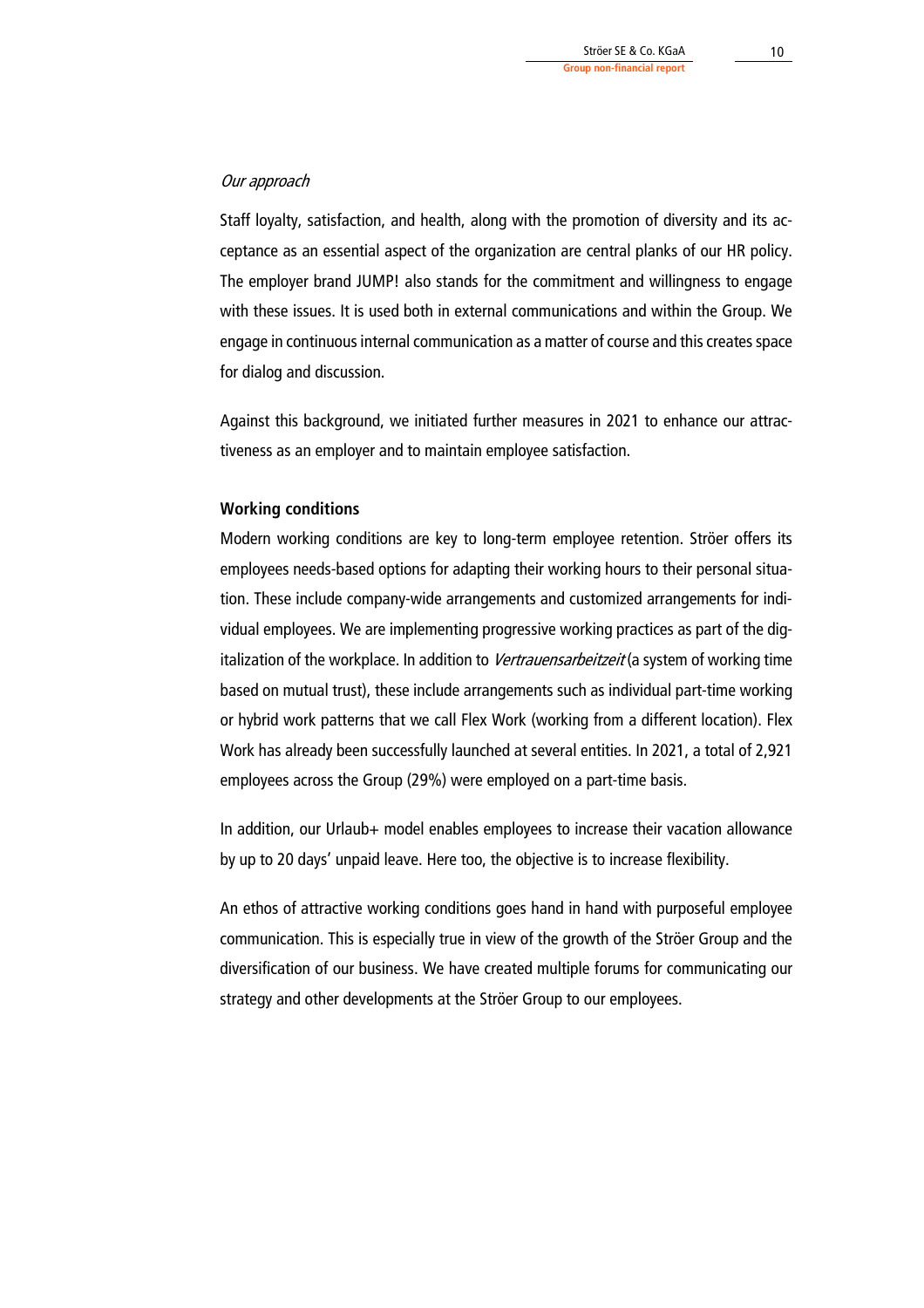At the quarterly town hall meetings, the Board of Management reports to employees on business performance in the preceding quarter, relays the latest news and current focus areas within the Ströer Group, and answers questions from employees. Those employees who do not work at the headquarters can use a web-based solution to participate in the town hall meetings.

Regular interviews with executives from different areas of the Company are published on the intranet in order to keep employees up to date on their activities, areas of focus, and current topics of importance.

Due to the growth in headcount in recent years and our numerous different locations in Germany, the Ströer Group has created a central digital information point for all employees. An overview of all information, news, and press releases relating to the Ströer Group or our industry can be accessed via an app and on the website. This includes press releases on recent customer projects, related newspaper articles, and the latest reports from the intranet. This provides all employees with comprehensive information about the Company and current developments in real time.

# **Vocational training & staff development**

We believe that training young people is part of our social responsibility and we offer a variety of ways for young staff to develop. In 2021, the Ströer Group provided vocational training to a total of 154 talented young people throughout Germany (December 31, 2021). As well as offering traditional vocational training, Ströer also expanded its degree apprenticeship program which includes work-based bachelor's degrees and, since 2018, master's degrees. The aim is to provide support through extensive on-the-job training and to maintain consistency in the number of trainees and the proportion of trainees to whom we subsequently offer permanent positions.

Ströer also offers its employees opportunities to achieve their professional goals within the Ströer Group. The groupwide JUMP'n'grow! program launched in 2019 is a management development program that usually lasts twelve months. Employees are selected by the executive committee and offered targeted support. The program includes various training courses and workshops and is supported by individual mentoring by senior executives. As a result of the pandemic, some parts of the program took place digitally in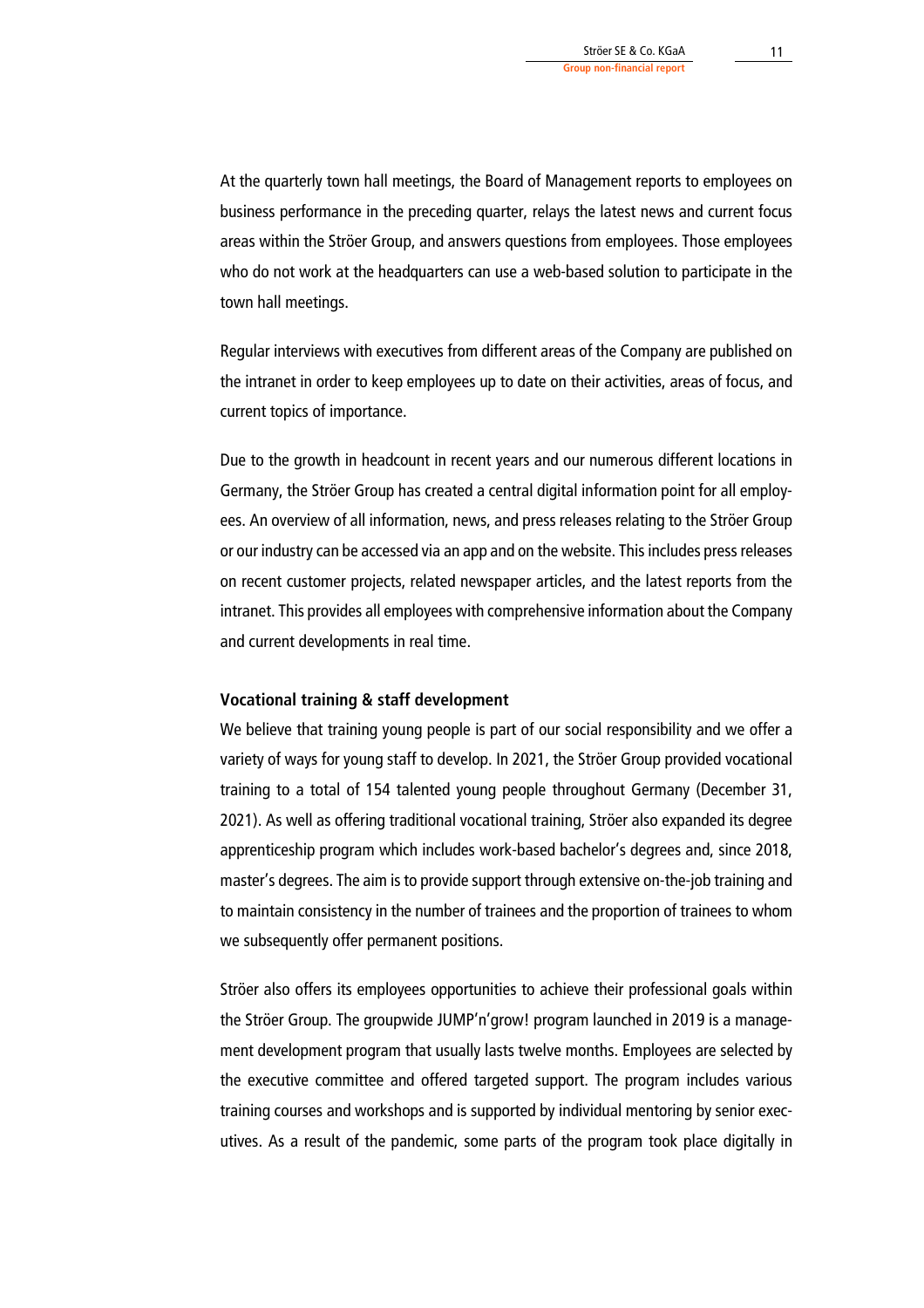2021. In addition, digital self-guided courses were offered and regular book discussions were established, with the face-to-face workshops being postponed to a later date.

The JUMP up program, which provides ongoing support for executives, was also continued in 2021. The program comprises various modules in which HR employees who are qualified trainers prepare content tailored to participants' needs and roll it out to all offices in Germany. In 2021, digital workshops were conducted on the topic of digital leadership. A number of skills training sessions were conducted for managers on topics such as working with decentralized teams ('lead over distance'), authenticity, modern leadership, appreciation & communication, and delegation, and were then rolled out more widely. The digital working modules (e.g. 'meet over distance') were offered to all groups of employees and demand was encouragingly high. Further modules have been planned for 2022. We have also expanded our training and development program to include the JUMP'n'train! interactive learning platform. This new digital platform brings together existing knowledge and career development activities and can be accessed by our employees at any time. Content can be offered at any location thanks to new technologies such as virtual classrooms. This means that employees at other locations are able to take part in a greater number of professional development and training courses as well as live online courses and thus expand their expertise.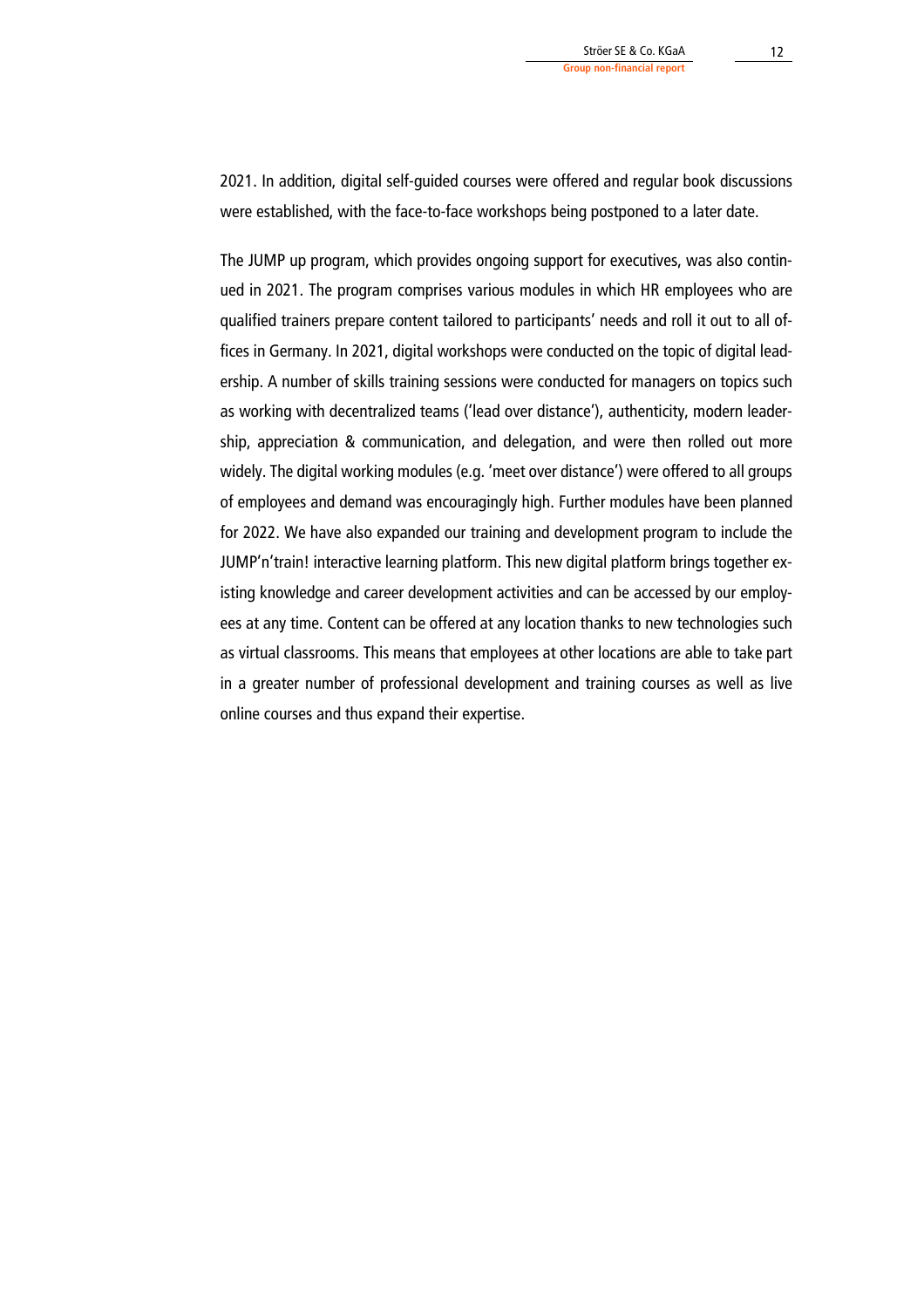# **Diversity & equality**

We promote a balanced and diverse workforce. In keeping with the philosophy 'we hire for attitude', we frequently find that enthusiasm and the desire to achieve count more than formal qualifications. The Ströer Group employs people from more than 60 nations with different skills, from different backgrounds and cultures, people with diverse sexual orientations, and in all age groups. Diversity is a catalyst for ideas and a cornerstone for the sustainable growth of our Company and, not least, is a reflection of our customers and of society. In 2021, it therefore seemed natural to sign the Charta der Vielfalt |Diversity Charter], one of the biggest initiatives in Germany to promote diversity in the workplace. By signing the Charter we are publicly committing to promote a diverse working environment at Ströer and to report on our progress. We also used Diversity Day in Germany in 2021 to draw attention to the subject on our digital screens and to have interesting discussions with our employees, dispel preconceptions, and raise awareness of language and attitudes.

Ströer employed an almost equal number of women and men in 2021. As at the end of the year, 51% of the Ströer Group's employees were female and 49% were male (prior year: 51% female and 49% male). The gender balance is partly due to our attractive working time models that help our staff reconcile work and family life, for example.



As a founding member of the Cologne-based Mit Frauen in Führung [women in the lead] association, Ströer campaigns for equal development opportunities for women and men. A total of 14 major Cologne-based companies are members of this association, which invests in the future of female executive staff, primarily through a cross-mentoring program. Ströer is also involved in the Women into Leadership (IWIL) initiative, which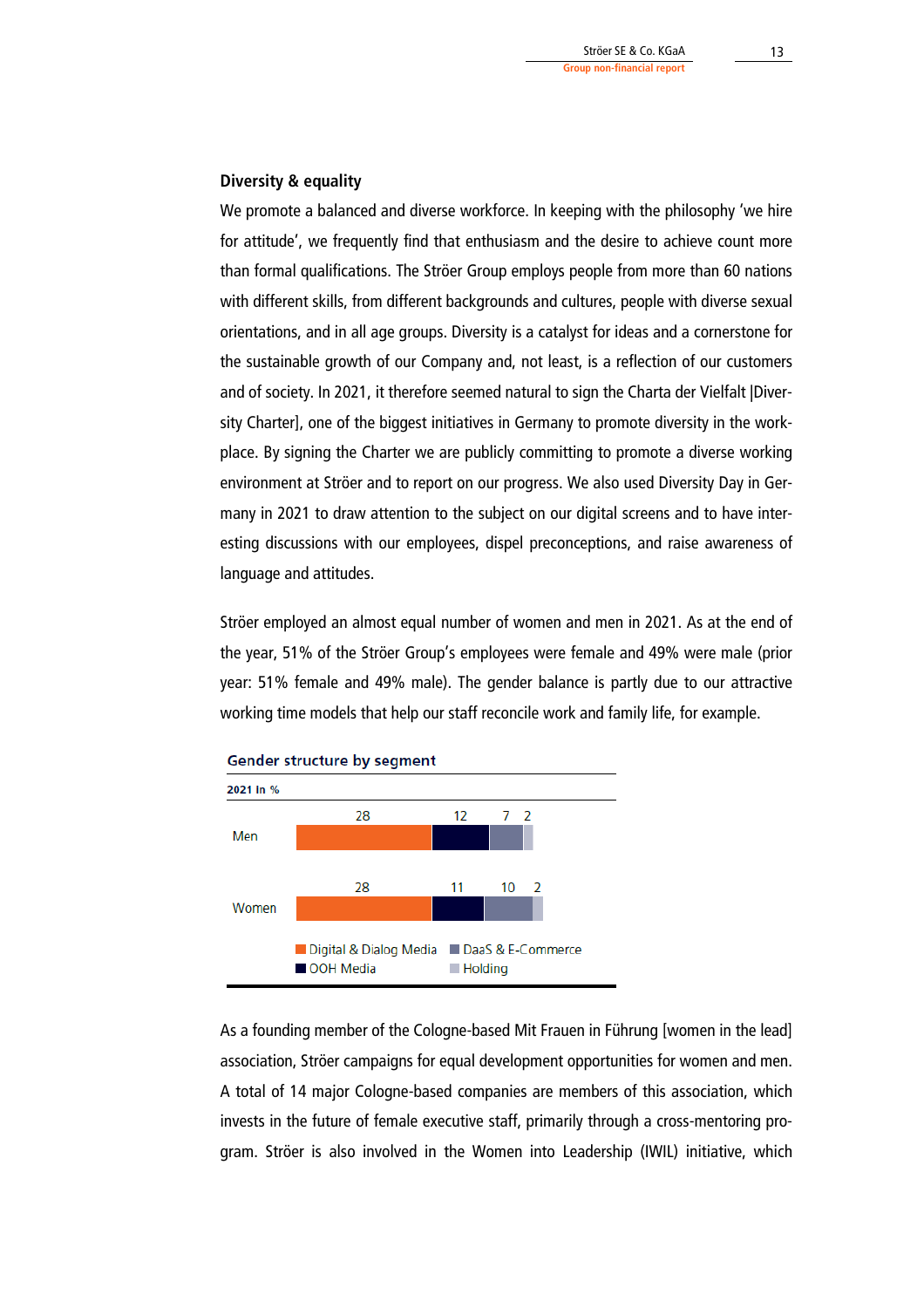encourages networking and the sharing of ideas and information between women in leadership positions.

We also consciously champion women in leadership positions through our JUMP'n'grow! program for tomorrow's executives.

We refer to the decisions supporting the participation of women in leadership positions in our annual corporate governance declaration pursuant to section 289a HGB. The Board of Management of Ströer Management SE, Düsseldorf, which is the general partner of Ströer SE & Co. KGaA, and the Supervisory Board of Ströer SE & Co. KGaA set these targets in March 2022. The corporate governance declaration was made permanently available to shareholders on the Company's website at https://ir.stroeer.com/ in the corporate governance section.

#### **Occupational health & safety**

As in 2020, the Ströer Group protected the health of its employees in 2021 by enabling them to respond flexibly in line with their individual circumstances to the challenges of the global SARS-CoV-2 pandemic. Three important elements of this approach were: clear rules on hygiene and behavior, the use of Flex Work, and the possibilities provided by the expansion of digital working using tools such as Microsoft Teams. We adapted our rules as infection rates and the legal requirements changed, in order to protect the health of our employees while ensuring we were able to maintain a sufficient presence. This included providing free rapid tests for self-testing at our workplaces. In December 2021, we were also involved as a Group in the national booster campaign. In total we carried out an additional 95 booster vaccinations at the Cologne site.

The employee survey on mental health problems and stress (known internally as 'Healthy Workplace'), which was developed jointly with our subsidiary Statista, was successfully rolled out to all sites in 2021. Work has already begun on developing measures from the findings, and these will be implemented over the course of 2022.

The Ströer Group is also subject to the provisions of the German Act on the Implementation of Measures of Occupational Safety and Health to Encourage Improvements in the Safety and Health Protection of Workers at Work. We take the action necessary to ensure the safety and health of our employees at work. We use a variety of modules for this,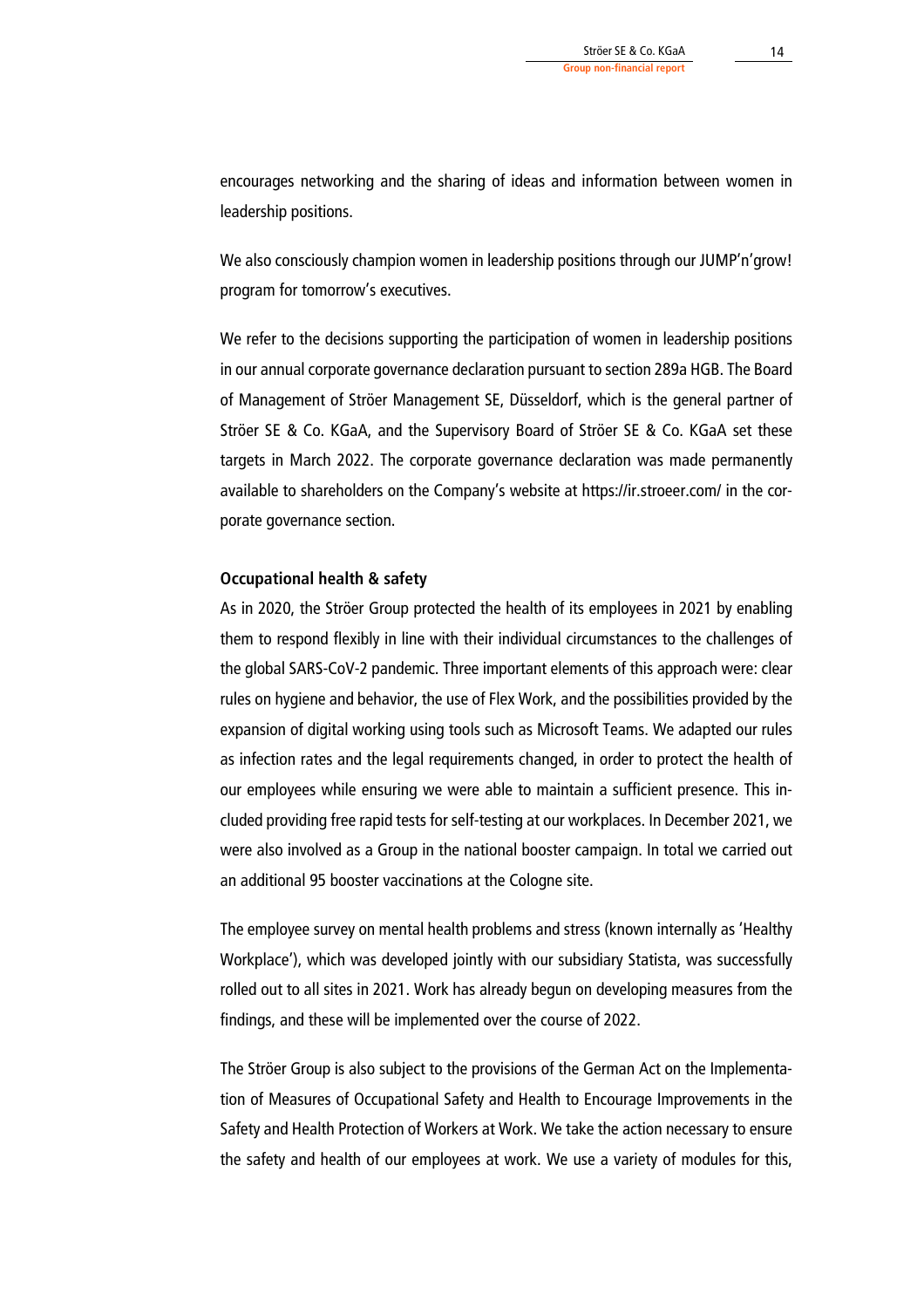such as training, provision of first-aid equipment and training of first aiders, and a comprehensive company medical service. We also offer our staff other voluntary benefits, such as health days, or physiotherapy sessions at our Cologne facility.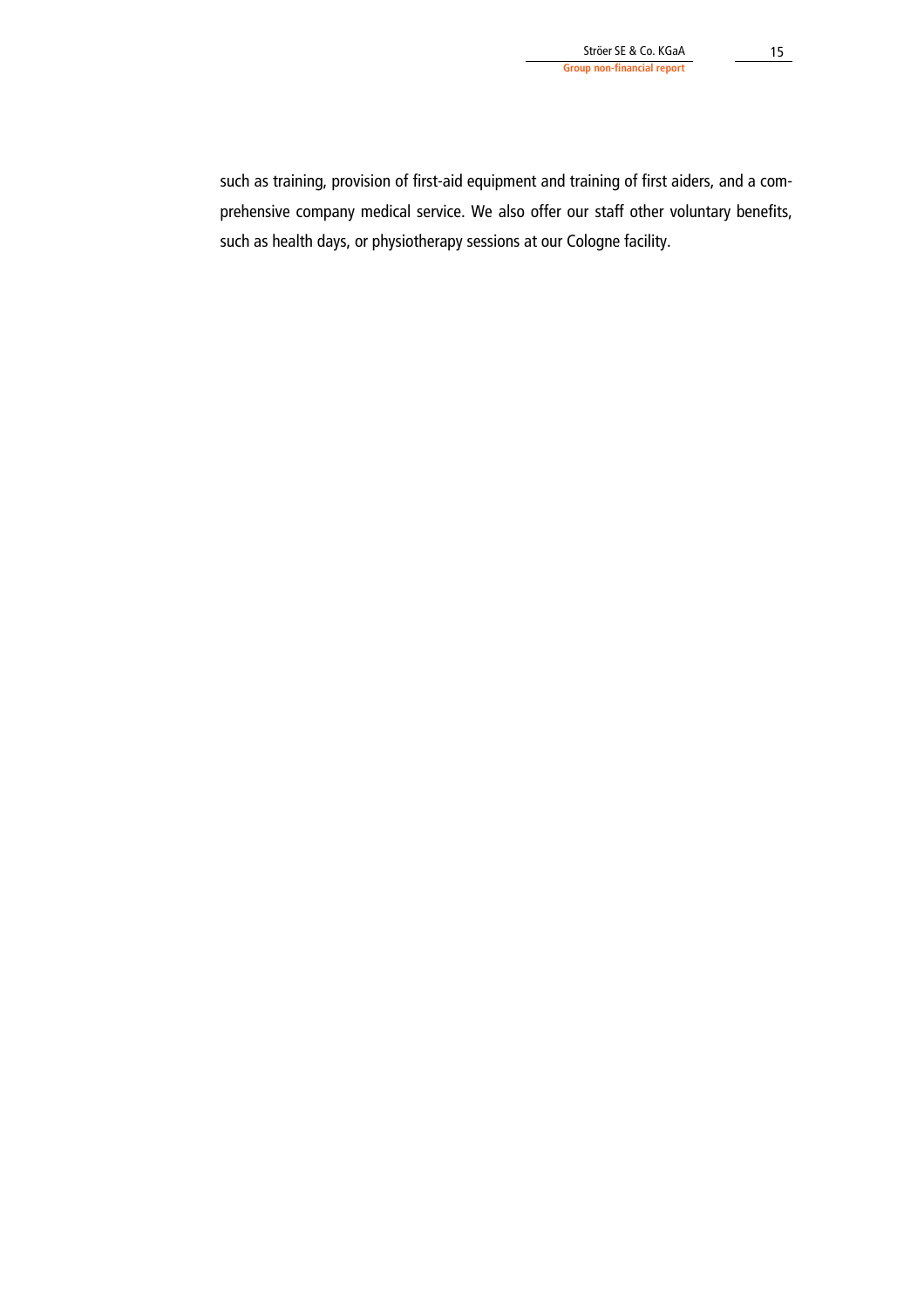#### **Governance**

## **General**

Good corporate governance is an integral element of our corporate culture and a key aspect of our day-to-day activities. To reflect the importance of this matter, since 2021 the compliance, risk management, internal control system, internal audit, data protection, and IT security functions within the Ströer Group have been brought together in an integrated governance, risk and compliance system (GRC system). We also address the aspects that have been identified as material topics – IT security & data protection, and anti-corruption & bribery – together as one package.

This comprehensive and integrated approach enables us to develop synergies between different areas of corporate governance, identify interdependencies at an early stage and intervene where necessary. We closely coordinate strategies, processes, people, and technology with a view to efficiency and effectiveness. The aim of our integrated approach is not solely to comply with our legal obligation to implement an appropriate and effective governance, risk & compliance management system. We also want to firmly embed these important aspects in our work processes and make them part of our employees' everyday activities.

The Governance, Risk & Compliance corporate unit established at Ströer SE & Co. KGaA is supported by a decentralized organization in all key areas of the business. This ensures that segment-specific risks and circumstances can be addressed appropriately.

Our overarching corporate GRC principles apply to all the Group's majority-held subsidiaries and create minimum organizational standards and a uniform framework for the implementation and monitoring of, and reporting on, the GRC system. They also provide a clear allocation and demarcation of responsibilities. Within the six areas brought together in the GRC system, there are separate policies, responsibilities, and structures in place enabling the function-specific requirements and risks to be addressed.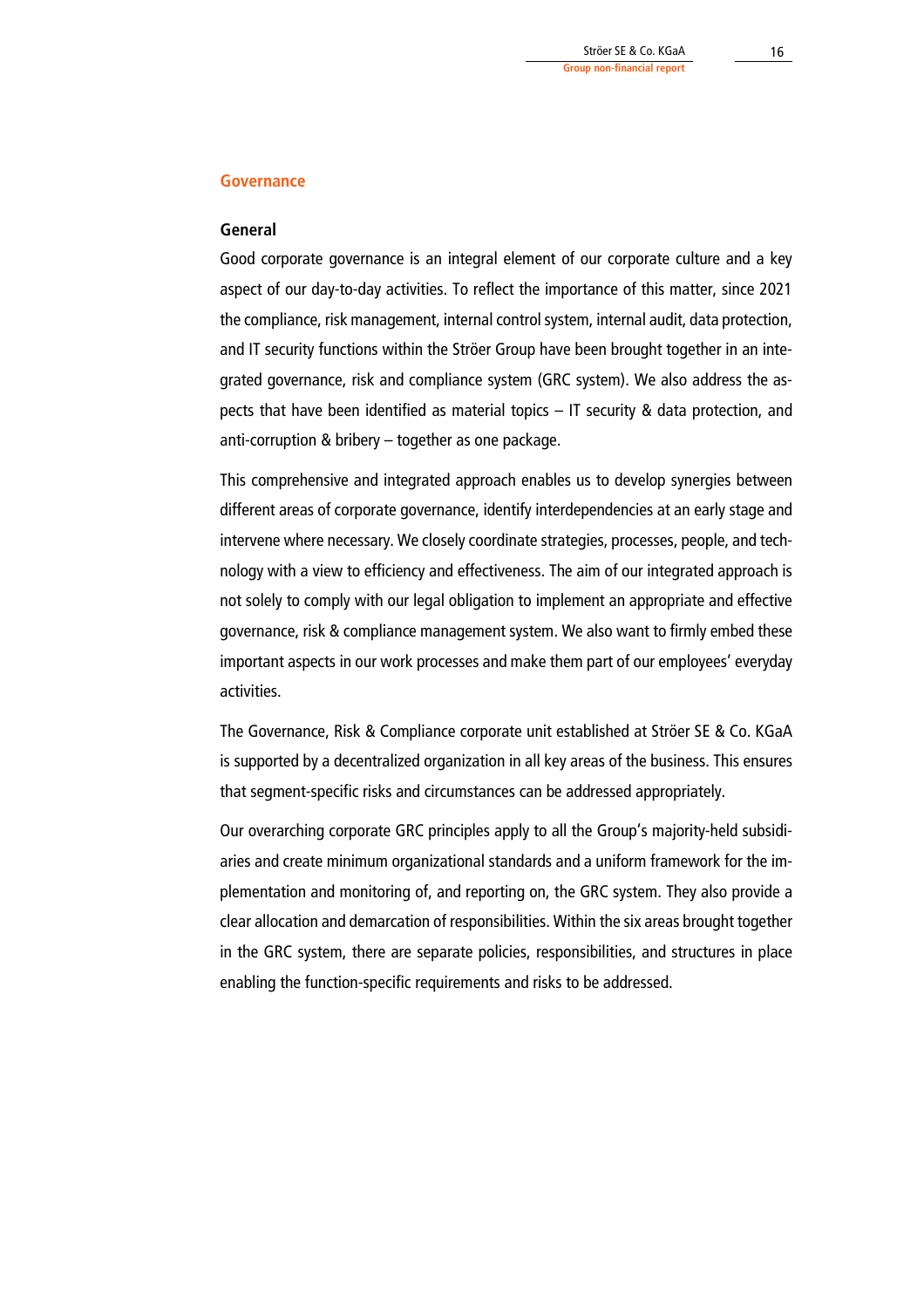### **IT security**

Data security and confidentiality are integral elements of our operating policy. The foremost priorities of IT security are ensuring that our customers and employees trust the Ströer Group to use their data in a responsible and legally compliant way and protecting the Company's assets against cyberattacks. This is even more important in an environment where cyber criminals are becoming increasingly professional and the risk to companies of cyberattacks is thus constantly growing.

Against this background, authenticity, integrity, confidentiality, and availability have been defined as the overarching objectives of IT protection. The emphasis is on protecting the Ströer Group's most valuable assets. In order to achieve these objectives and take account of developments in the field, since 2020 we have been strategically upgrading our existing IT security system and setting clear guidelines for the work across our entire organization. Policies have been defined for various application levels. The IT security policy and the IT security guidelines apply to all companies in the Ströer Group. They define in detail the minimum standards that the Ströer Group companies must achieve with their individual IT security organization and associated measures. In addition to these definitions, the policies are fleshed out as required for the individual companies in the Ströer Group. Furthermore, an employee guideline has been formulated for the proper and responsible use of IT systems and IT data.

In 2021, we continued to develop processes, responsibilities and organization in the area of IT security on this basis. This refers both to security measures in day-to-day operations, and to the roll-out of the groupwide cybersecurity program and the implementation of the associated policies by defined information security officers in all units.

Role profiles for risk management processes were established to take account of the requirements of the information security policies. There are now defined functions that assess the risks to a (software) asset from business and IT perspectives. Further cybersecurity training for all employees was also introduced in 2021. This complements an existing compulsory basic training module.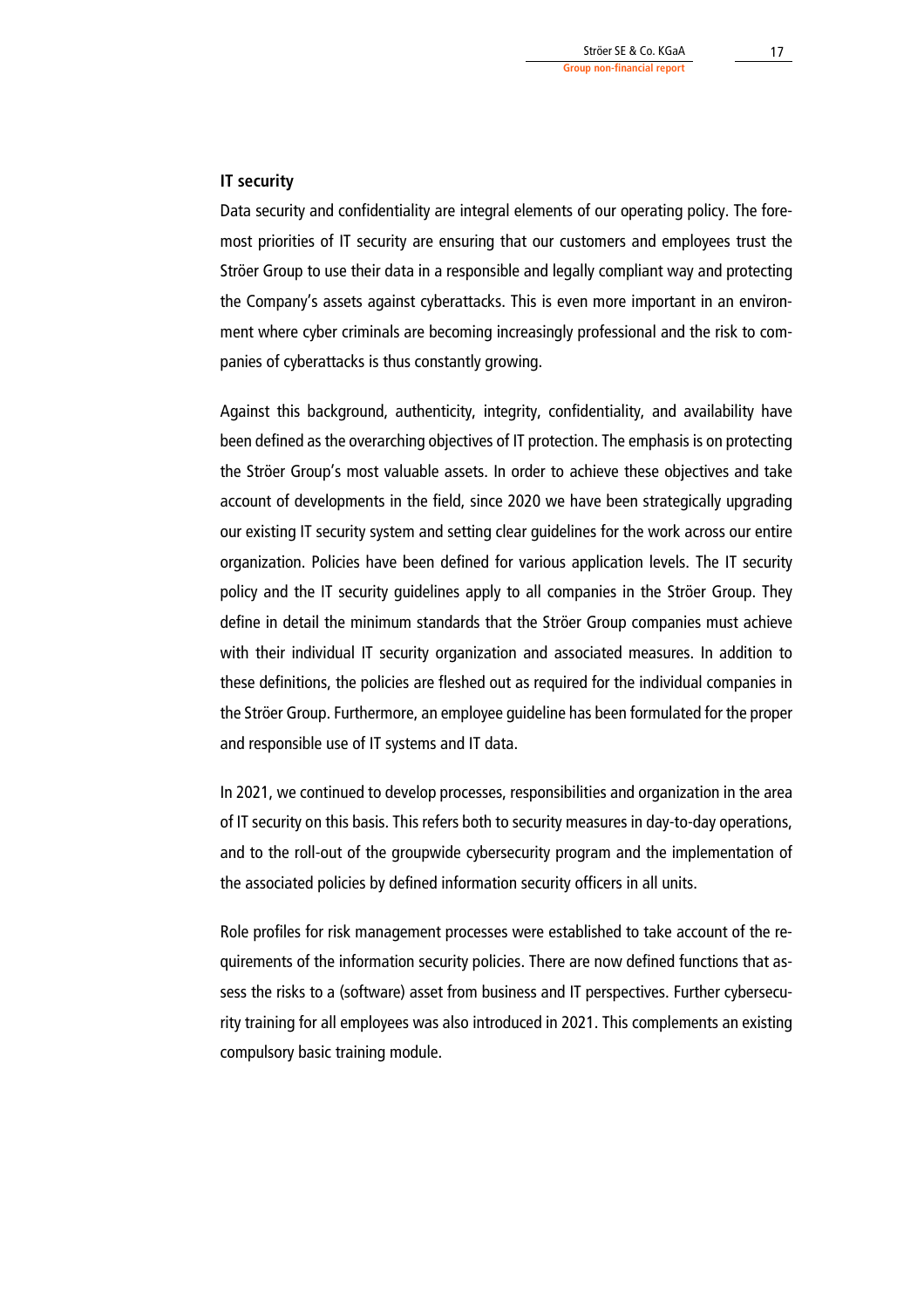In terms of strengthening cybersecurity, it is also important to identify weaknesses in systems and processes and find solutions to remedy them. That is why, in 2021, we scanned for weaknesses across the Group and are now taking appropriate action. We also introduced and configured the information management system module (ISMS) from software provider OneTrust to give us a groupwide overview of all software assets. All future cyber-risk assessments can be carried out within this system.

In 2021, we finalized a process for reporting and responding swiftly to cyber incidents. The incident response processes are also being continuously developed and response teams formed that will focus on dealing with any incidents. This work is being carried out in close cooperation with the Governance, Risk & Compliance function.

Through these measures and others that we successfully implemented in 2021, we are creating a high level of security and establishing powerful and uniform structures for IT security.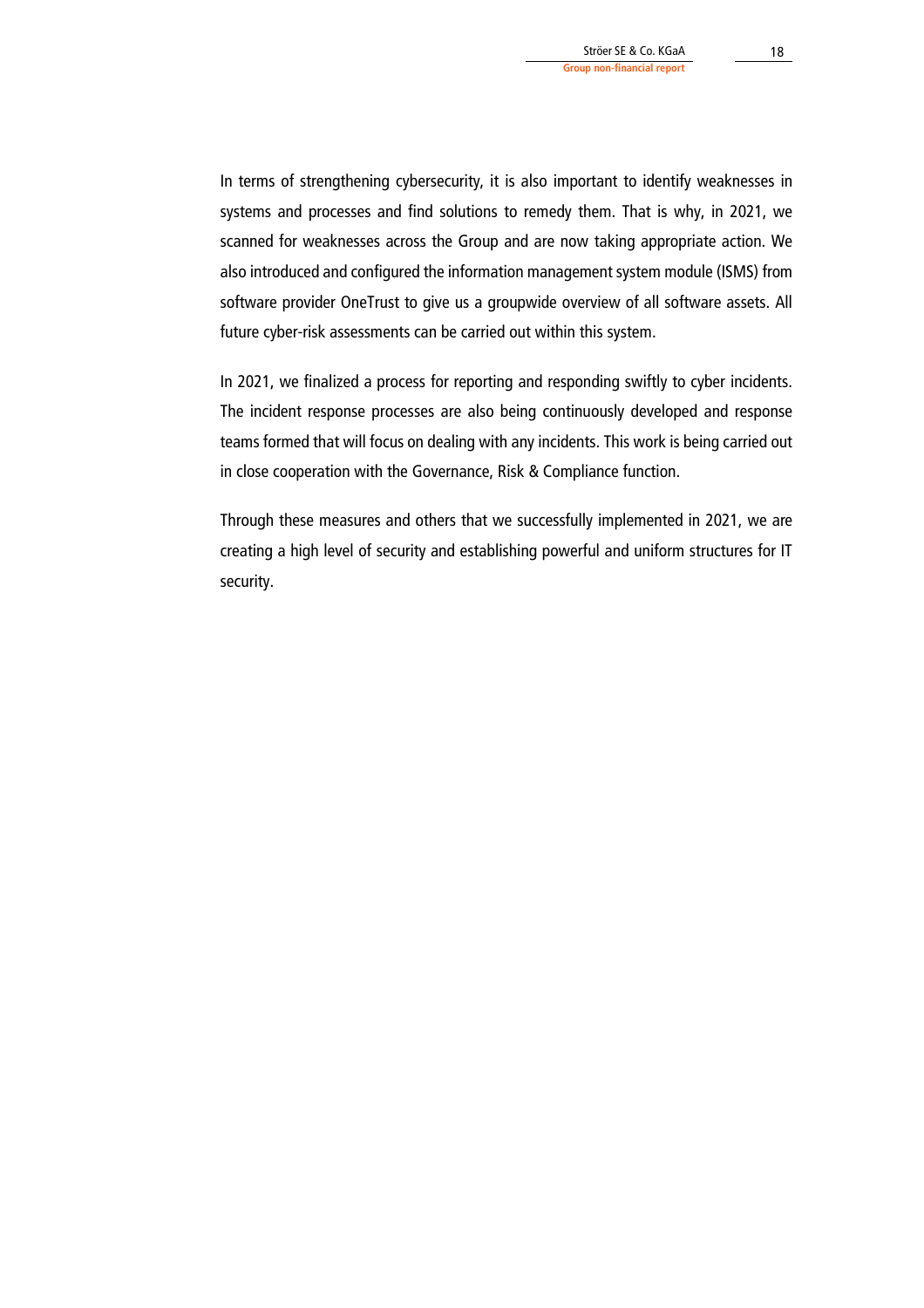#### **Data protection**

Data protection protects the right of our customers, business partners, and employees to privacy. Our aim is to respect this privacy and take appropriate measures to ensure the security of personal data and protect it against misuse.

The EU General Data Protection Regulation (GDPR) clearly states that appropriate technical and organizational measures must be implemented to ensure "a level of security appropriate to the risk" when processing personal data. No organization can process data in a compliant manner without having appropriate IT security processes. For that reason, close cooperation between the two areas is required. Such cooperation is practiced throughout our entire GRC organization.

Data protection compliance is directly dependent on the quality of the existing IT: data protection and data security go hand in hand. Enhancing IT systems in a manner that is data-protection compliant frequently also means increasing a company's productivity, especially when the business is data-driven. We aim to harness these positive effects of collaborative data protection. We therefore act not because we are compelled to do so by law, but from our own professional interests.

One thing is clear: data protection is also – and especially – about protecting the data of our customers. A high level of protection and standardization in dealing with personal data is therefore critically important for the relationship with our customers. This applies equally to our employees and anyone else who entrusts us with their personal data.

In particular, Group Data Protection pushed ahead with the mapping of data-processing processes in a central data protection management system in 2021 as part of the growing data protection organization within the Ströer Group. This will enable us not just to comply with legal data protection requirements, but also to make our own processes as a whole considerably more reliable and efficient.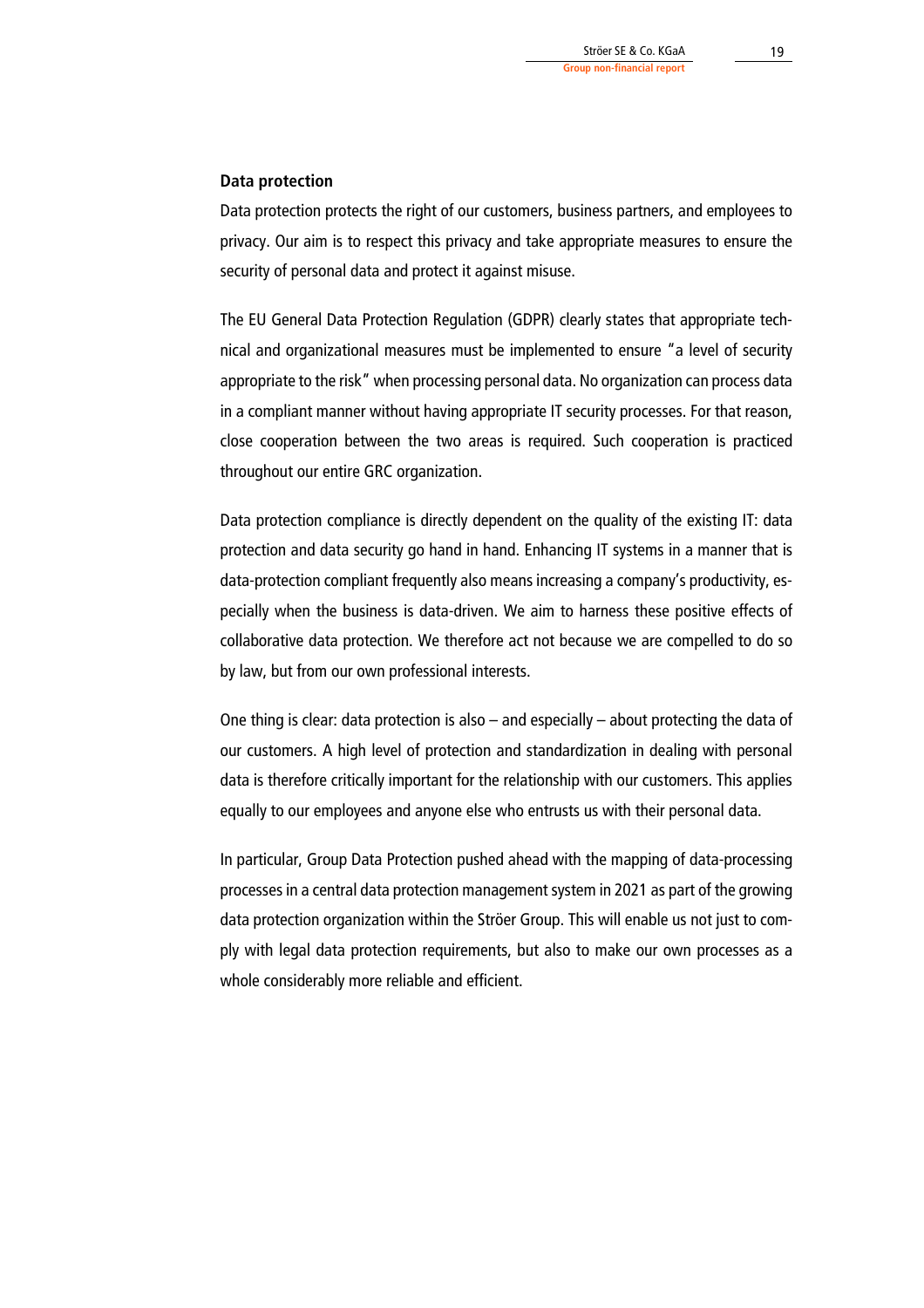In 2021, nine justified complaints were received in connection with breaches of customers' privacy by Ströer Group companies in Germany; nine of these were from outside parties and none from regulatory authorities. In addition, one case of data theft or data loss that is notifiable under the GDPR was identified.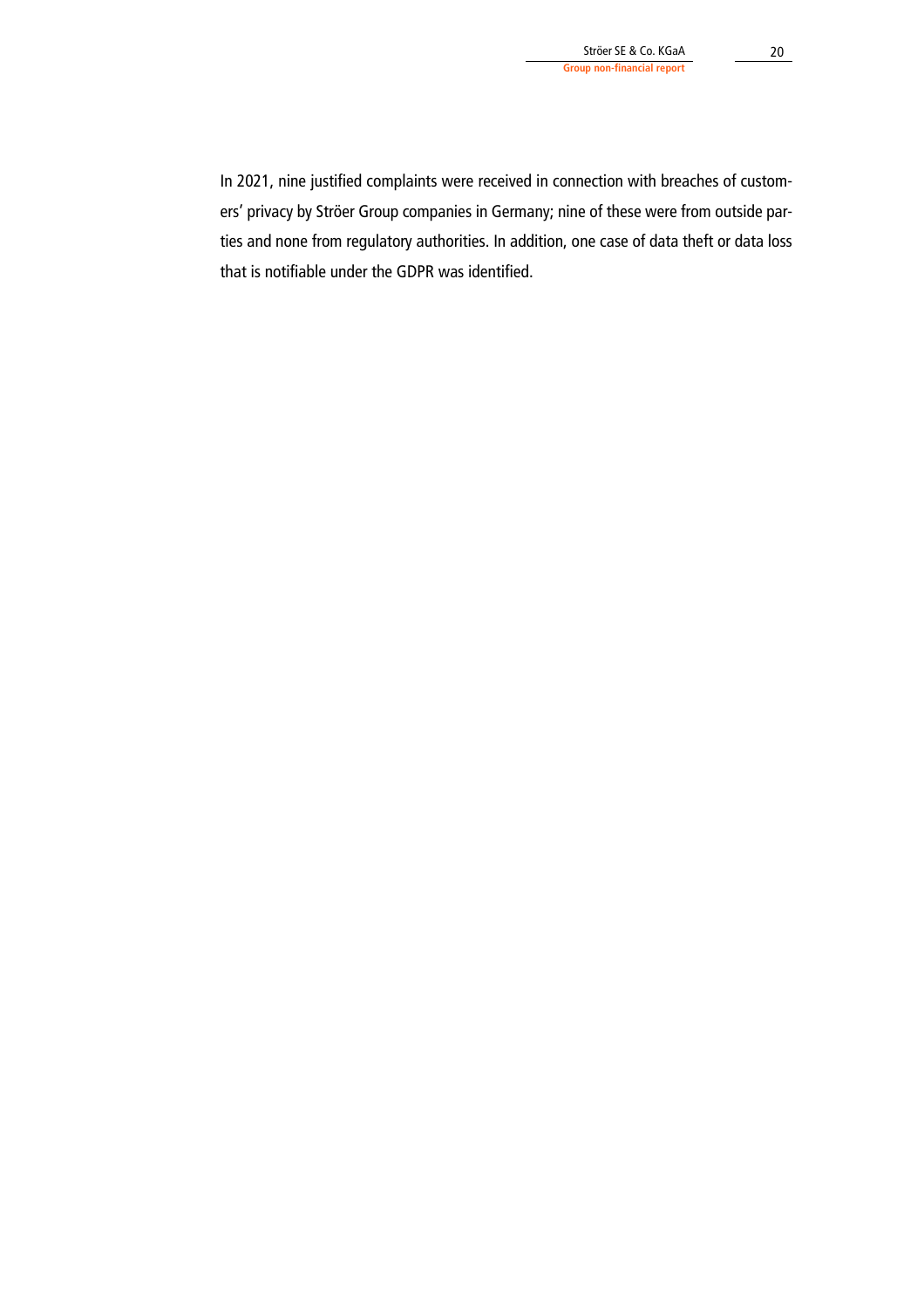#### **Compliance (particularly anti-corruption & bribery matters)**

The Ströer Group and its various business units are exposed to numerous influences. They form the basis for our sustainable and profitable growth but also result in a wide range of risks. In a highly sales-oriented organization such as the Ströer Group, there are generally compliance risks too, such as in the area of corruption & bribery. The senior management team uses the Ströer compliance management system (CMS) established by the Board of Management to provide employees with ongoing support in familiarizing themselves with and adhering to the statutory provisions that are relevant to them.

The Ströer CMS includes prevention, detection, and action components. It has a clear focus on prevention and thus avoiding compliance violations occurring in the first place. This is primarily achieved by making employees aware of all compliance-relevant topics and empowering them to be able to deal with them.

Compliance is of great importance to the Board of Management of the general partner (Ströer Management SE, Düsseldorf) and the Supervisory Board of Ströer SE & Co. KGaA. Compliance involves adhering to legal requirements, obligations undertaken voluntarily, and internal company policies. In particular, this includes combating corruption & bribery.

Not only does corruption & bribery contravene all national and international legal frameworks, but Ströer also explicitly condemns such actions, both in relation to holders of public office and in dealings with business partners and customers.

To ensure compliance, Ströer has introduced groupwide rules of behavior in the form of the Ströer code of conduct that obliges the Group and its employees to comply with legal standards and internal policies.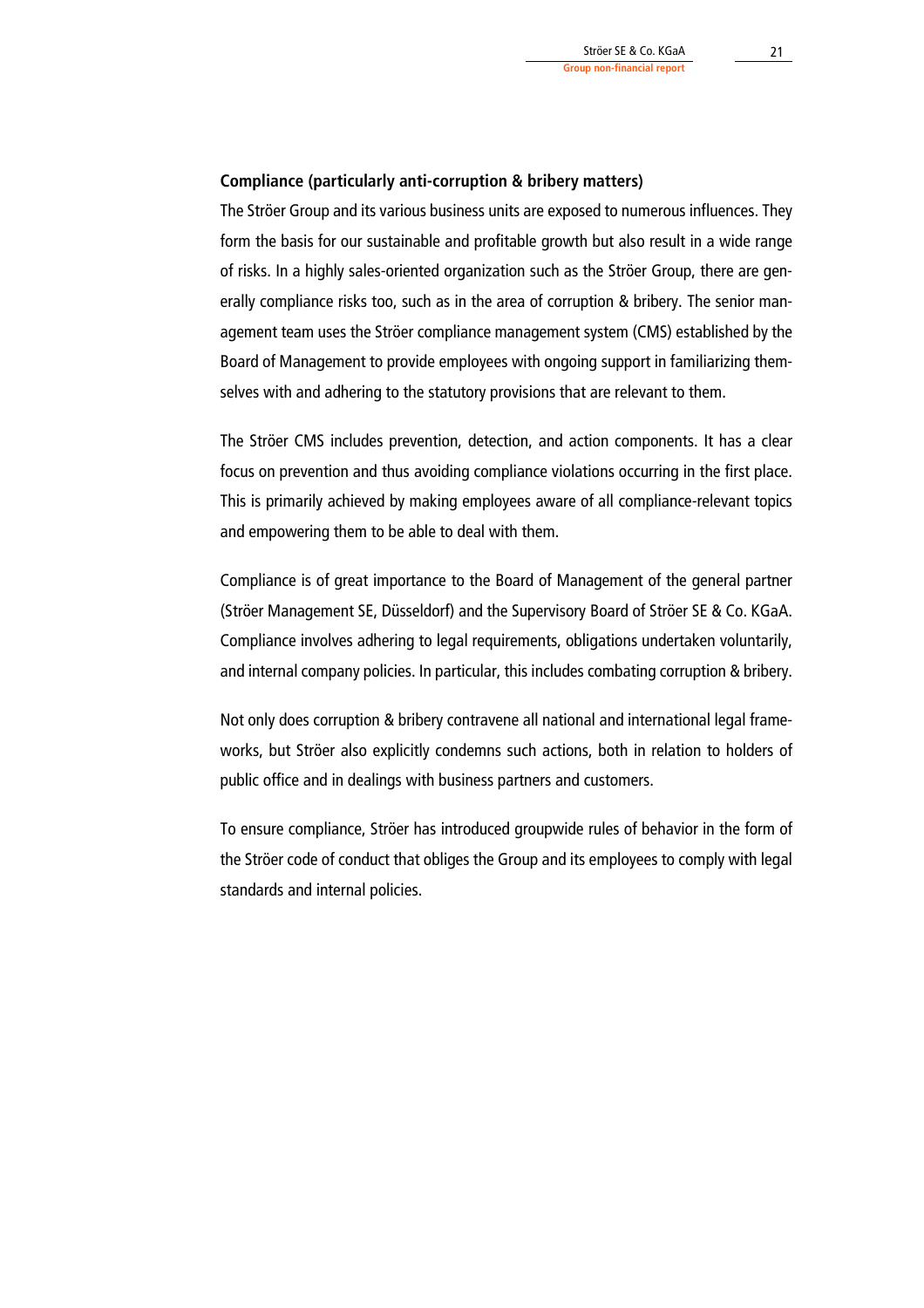# Code of conduct

Responsible and legally compliant behavior is a core element of our business practice and our corporate philosophy, The code of conduct provides a binding framework across the Group for all employees for lawful and ethical conduct within the Company and in dealings with business partners and customers. It applies to the whole Ströer Group including the Board of Management.

The code of conduct is intended to help employees make the right decisions. It also includes information on the channels available to employees to report potential misconduct. The Ströer code of conduct is regularly reviewed, updated, and adapted to changes in the legal requirements. A training plan was implemented in conjunction with the most recent update of the code of conduct.

#### Compliance structure

The head of GRC is also appointed by the Board of Management of Ströer SE & Co. KGaA as Chief Compliance Officer. Under the decentralized structure, he is supported by additional compliance officers within the relevant areas of the business. The Chief Compliance Officer reports directly to the CFO of the Ströer Group on an ongoing basis and, at regular intervals, to the Audit Committee of the Supervisory Board.

He also manages the implementation of the Ströer compliance management system and is responsible for continually updating and adapting the system based on the results of the compliance risk analyses and other inputs. He monitors adherence to the compliancerelevant processes within the Ströer Group, and supports and advises employees and the Board of Management on compliance matters. The Chief Compliance Officer is also responsible for carrying out legal assessments of non-compliance reports received and coordinating the investigation into these.

The internal audit function supports the compliance function through the audits that it performs at the request of the Board of Management or Supervisory Board. These audits cover the effectiveness of the internal control system and risk management system. The findings of the audits are documented and related action plans drawn up. The audit documentation is regularly presented to the Chief Compliance Officer, the Board of Management, and the Supervisory Board of Ströer SE & Co. KGaA.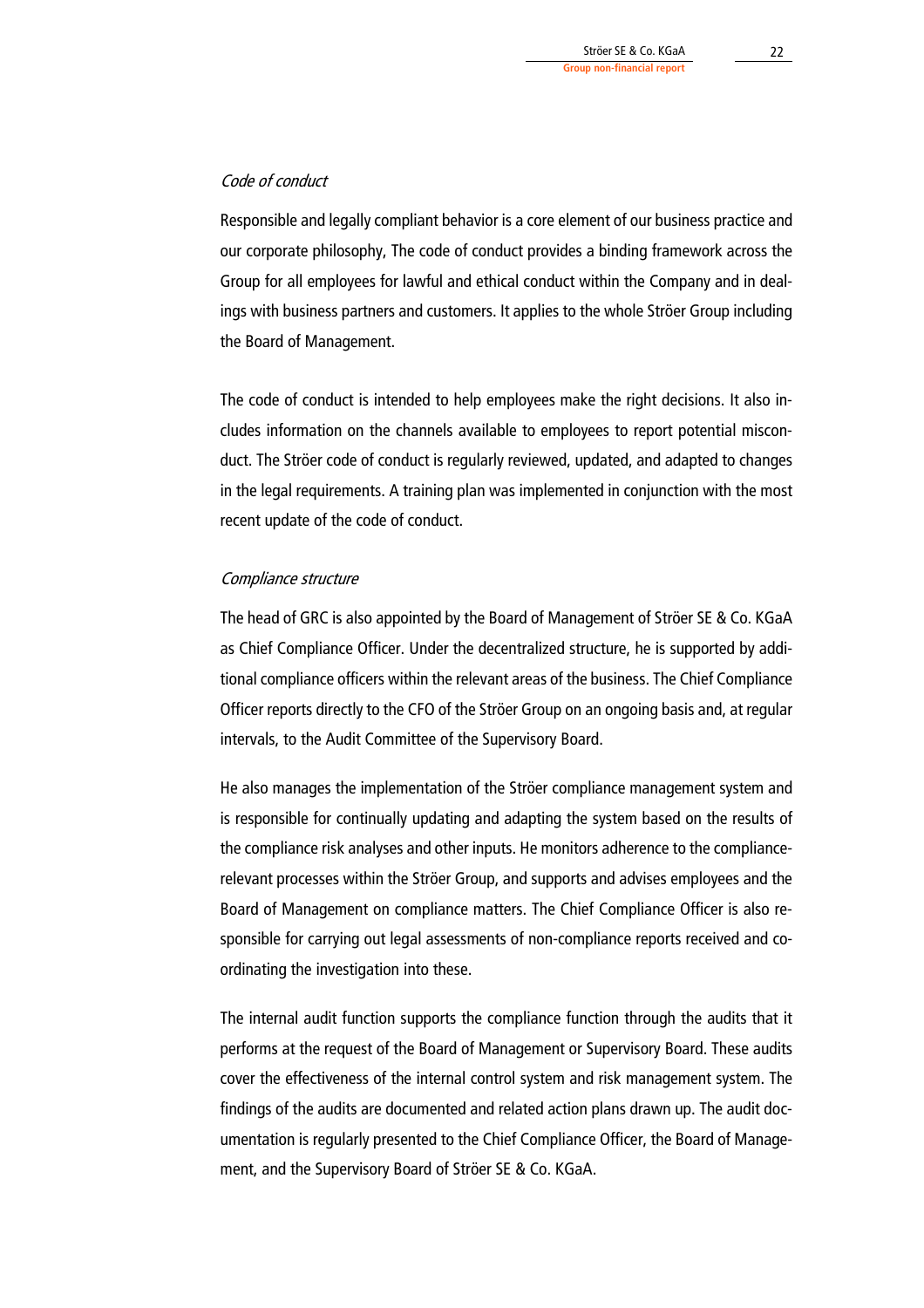# Compliance hotline

Every breach of applicable law can have serious consequences for both the Company and the employees. That is why Ströer encourages all employees and third parties to discuss their concerns openly and report any potential misconduct as soon as possible to the compliance organization. Our employees and external third parties such as business partners or customers can currently report compliance violations to a dedicated email address. This enables potential infringements of our code of conduct or other legal regulations to be reported in confidence. Incoming emails to this address are managed and treated in confidence by the Chief Compliance Officer. In this context, the Board of Management has imposed a special confidentiality obligation on the Chief Compliance Officer, including vis-à-vis the Board of Management itself. Potential misconduct can also be reported in person or by telephone. With the help of these reporting channels, we want to encourage all employees and third parties to report infringements without suffering any disadvantages, and thereby create an open culture of compliance within our organization.

In 2021, no incidences of corruption or bribery were identified within the Ströer Group.

The Company plans to develop and expand all elements of the whistleblowing system in 2022.

#### Compliance training concept

In early 2020, the Ströer Group launched and rolled out across the Group an online training course entitled 'Compliance – in general and in the Ströer Group' that is mandatory for all employees. This training course provides a general explanation of compliance matters and outlines the implementation of compliance within the Ströer Group. It is intended to make employees more aware of how the compliance system applies directly to their day-to-day work and, in particular, of the need to report compliance-relevant incidents to the compliance function.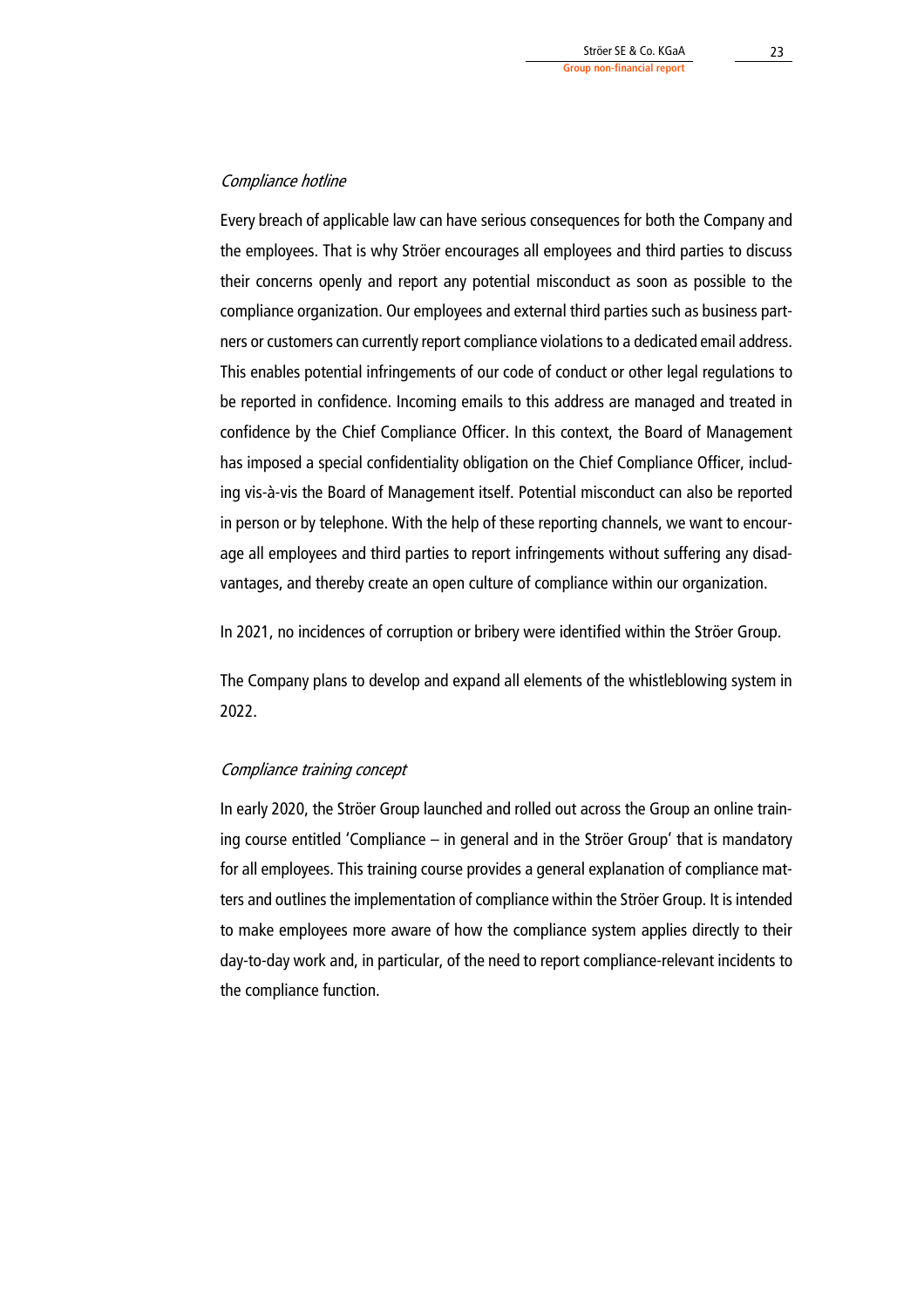So far, 4,082 employees in risk-relevant functions have successfully taken part in the training. Specific training modules on additional compliance topics for employees in highrisk areas are currently being planned.